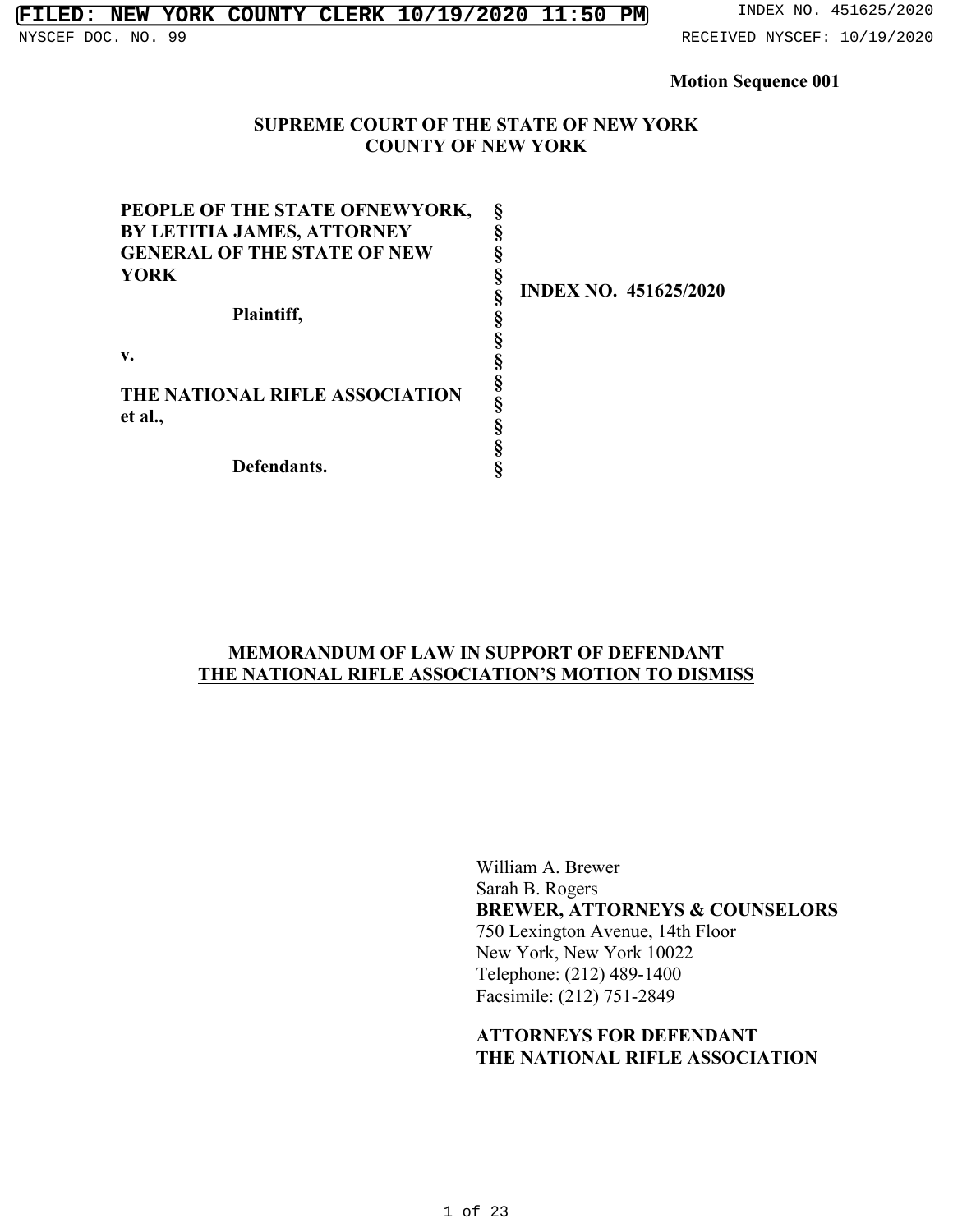# **TABLE OF CONTENTS**

| $\mathsf{A}$<br>NEW YORK STATE'S ANIMUS TOWARD THE NRA AND RELATED PENDING LITIGATION 6<br><sub>B</sub><br>$C_{\cdot}$<br>D.                                                  |
|-------------------------------------------------------------------------------------------------------------------------------------------------------------------------------|
|                                                                                                                                                                               |
| THIS ACTION SHOULD BE DISMISSED OR STAYED ON THE GROUNDS OF<br>$\mathbf{L}$                                                                                                   |
| A. RETAINING THIS ACTION IN THIS FORUM WOULD IMPOSE SUBSTANTIAL, UNNECESSARY<br>FEDERAL COURT PROVIDES A SUITABLE ALTERNATIVE FORUM FOR THE NYAG'S CLAIMS. 14<br>$\mathbf{B}$ |
| II. THIS ACTION SHOULD BE DISMISSED BASED ON THE PENDENCY OF THE                                                                                                              |
| III. DOCUMENTARY EVIDENCE ESTABLISHES THAT THE NYAG'S<br>DISSOLUTION ACTION IS NONVIABLE IN NEW YORK COUNTY, WARRANTING                                                       |
| IV. IN THE ALTERNATIVE, A STAY IS WARRANTED UNDER CPLR 2201.  18                                                                                                              |
|                                                                                                                                                                               |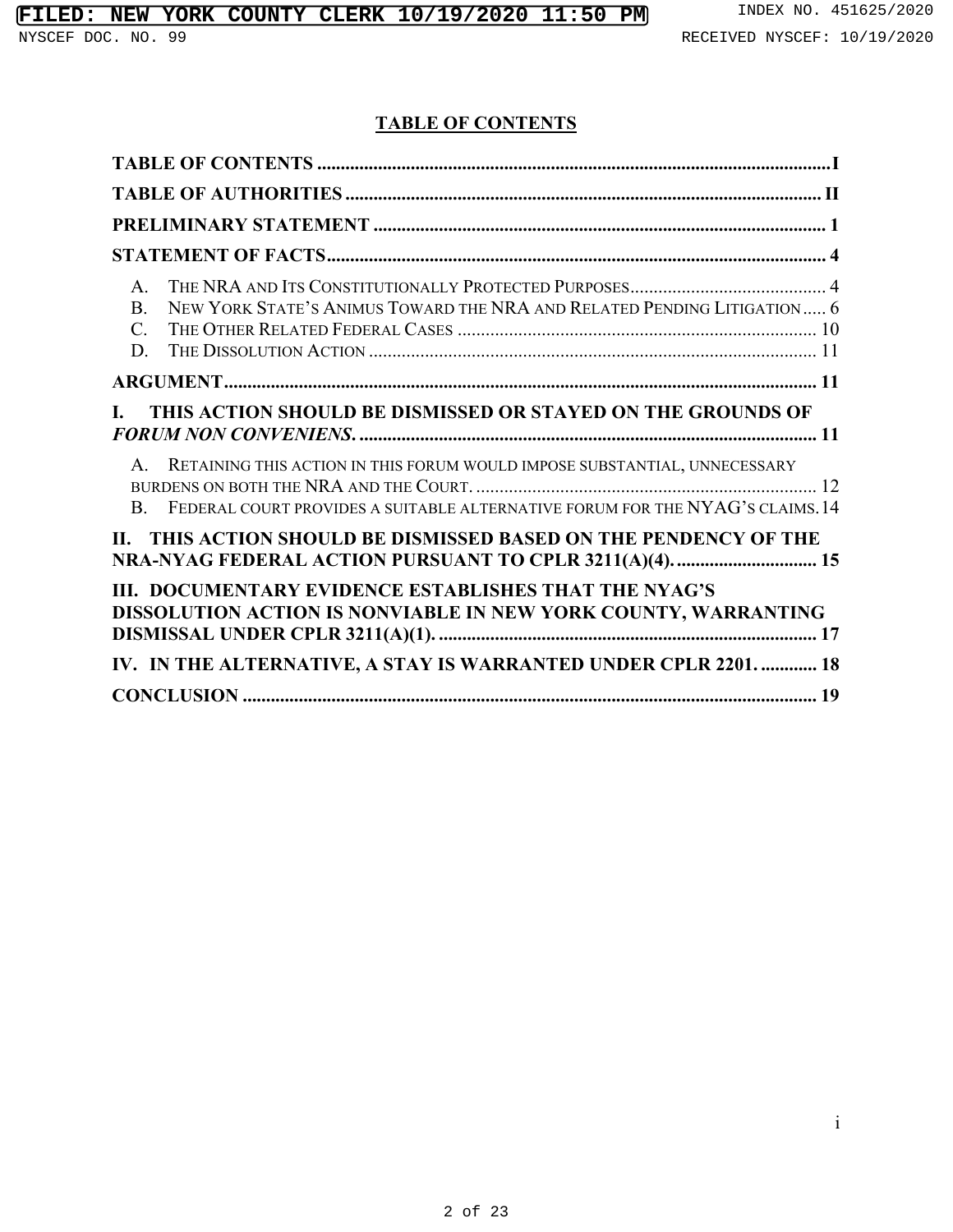# **FILED: NEW YORK COUNTY CLERK 10/19/2020 11:50 PM** INDEX NO. 451625/2020

# **TABLE OF AUTHORITIES**

# **Cases**

| 11 E. 68th St. LLC v. Madison 68 Realty LLC,                                                  |  |
|-----------------------------------------------------------------------------------------------|--|
|                                                                                               |  |
| 342 West 30th Street Corp., v. Bradbury, 30 Misc.3d 132(A) (1 Dept 2011) 16                   |  |
| A&S Med., P.C. v. ELRAC, Inc., 184 Misc.2d 257 (Civ. Ct. N.Y. Cnty. 2000) 12                  |  |
| AIG Financial Products Corp. v. Penncara Energy, LLC, 83 A.D.3d 495 (1 Dept 2011)  16         |  |
| Alden v Gambino, 53 Misc.3d 1204(A) (City Ct. Poughkeepsie Sept. 29, 2016)  16                |  |
|                                                                                               |  |
|                                                                                               |  |
|                                                                                               |  |
| Citigroup Glob. Markets, Inc. v. Metals Holding Corp., 45 A.D.3d 361 (1 Dept. 2007) 12        |  |
|                                                                                               |  |
| Croce v. Preferred Mut. Ins. Co., 35 Misc.3d 161 (Dist. Ct. Suffolk Co. 2011) 12              |  |
| CSSEL Bare Trust v. Phoenix Life Ins. Co., 2009 WL 741177 (N.Y. Sup. Ct. Mar. 11, 2009) 19    |  |
| Diagnostic Rehab. Med. Serv. v. Republic W. Ins. Co.,                                         |  |
|                                                                                               |  |
|                                                                                               |  |
|                                                                                               |  |
|                                                                                               |  |
| Jack Vogel Associates v. Color Edge, Inc., N.Y. Slip Op. 31509(U) (New York County 2008). 15  |  |
| Keehn v. S. & D. Motor Lines, Inc., 41 N.Y.S.2d 521 (Sup. Ct. N.Y. Cnty. 1943) 17             |  |
| Leitner v. Sadhana Temple of New York, Inc., 2014 WL 12588643 (C.D. Cal. Oct. 17, 2014) 14    |  |
|                                                                                               |  |
|                                                                                               |  |
| Mosdos Chofetz Chaim, Inc. v. Village of Wesley Hills, 815 F. Supp. 2d 679 (S.D.N.Y. 2011) 16 |  |
|                                                                                               |  |
| Parker v. 30 Wall St. Apartment Corp., 2015 WL 7906823 (1 Dept Dec. 4, 2015) 12               |  |
|                                                                                               |  |
|                                                                                               |  |
|                                                                                               |  |

# **Statutes**

# **Rules**

| LU') |                 |
|------|-----------------|
|      | $\cdot$ $\cdot$ |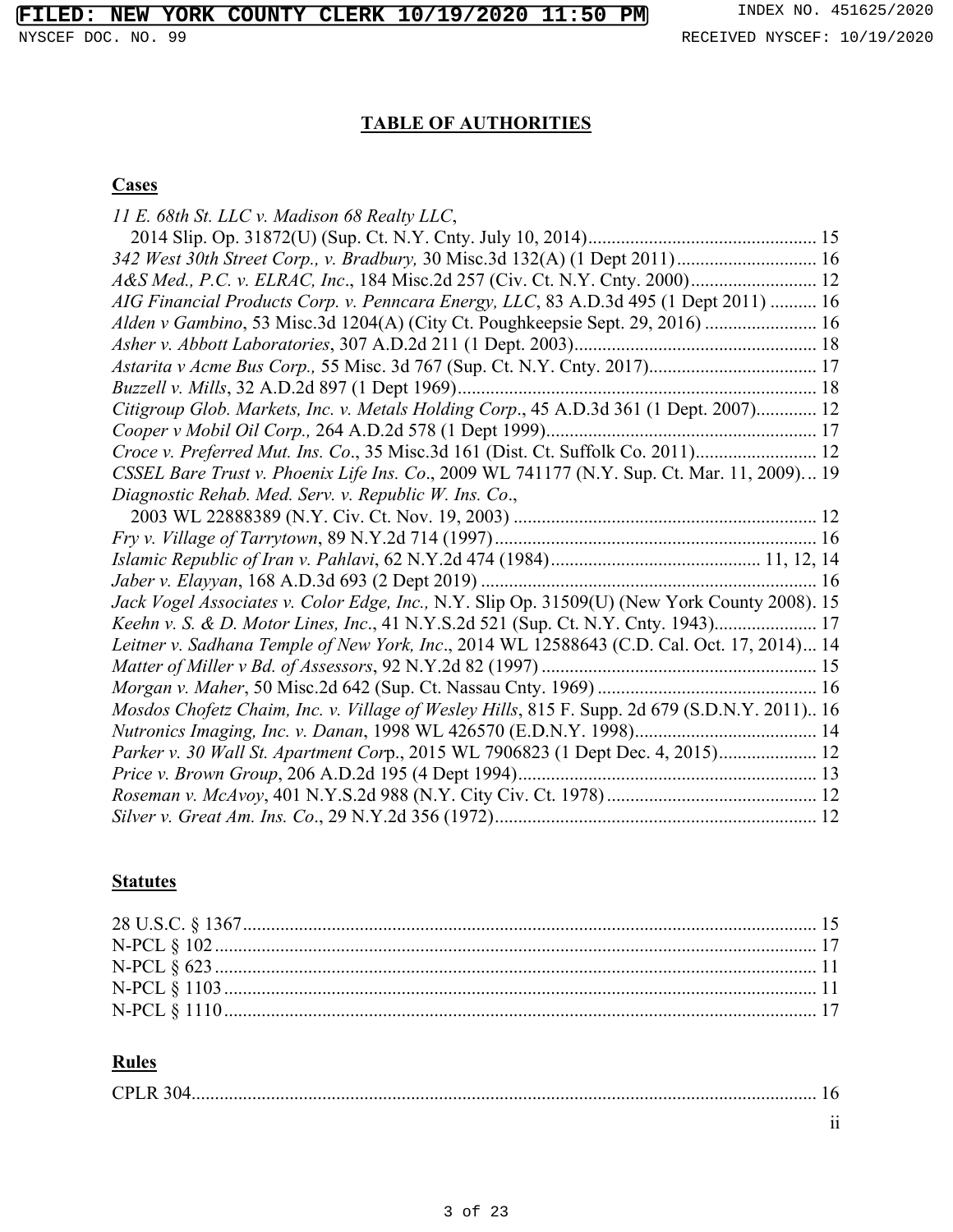# FILED: NEW YORK COUNTY CLERK 10/19/2020 11:50 PM

NYSCEF DOC. NO. 99

# **Other Authorities**

|--|--|--|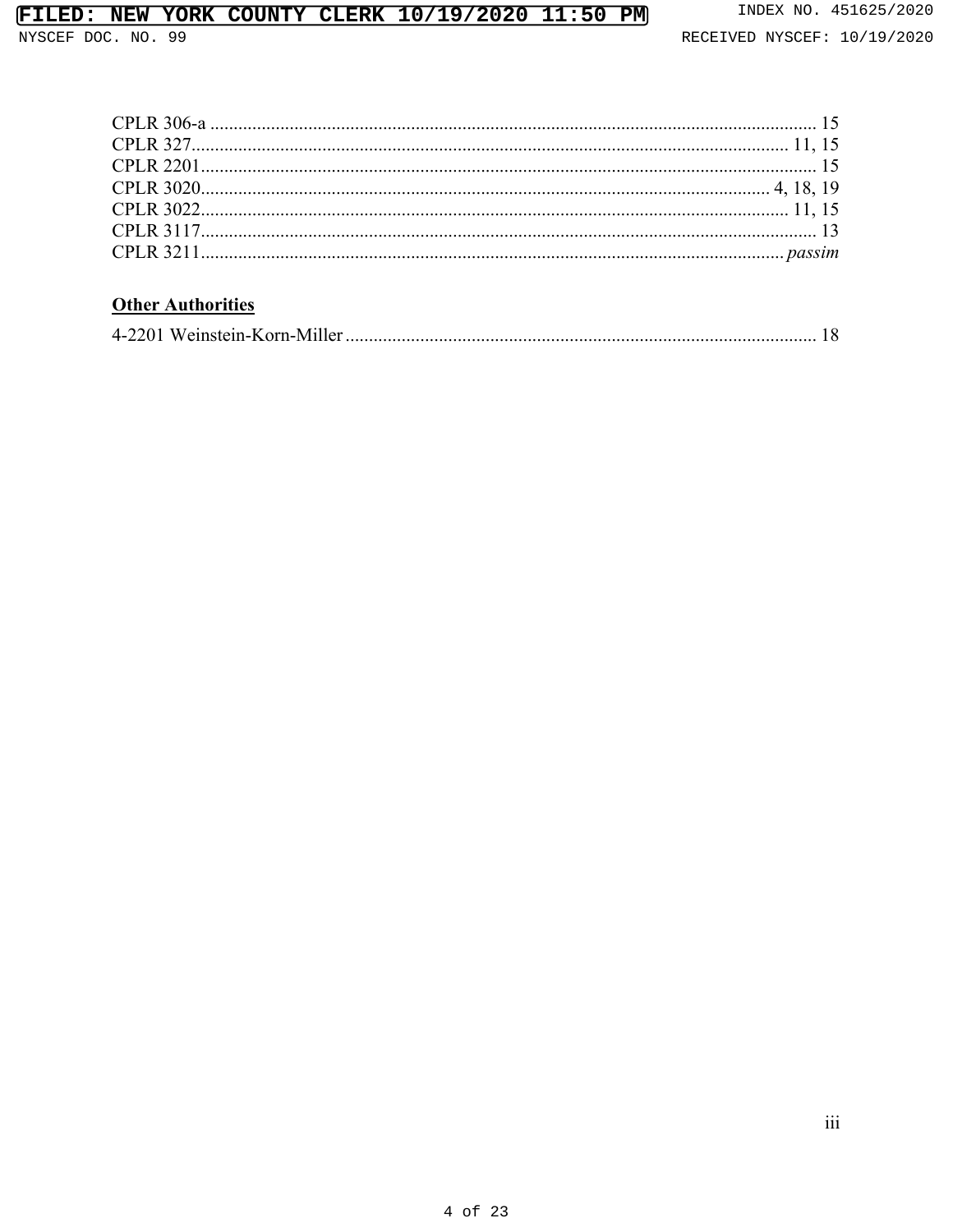#### **Motion Sequence 001**

#### **PRELIMINARY STATEMENT**

Brought in the name of the State and ostensibly on behalf of the People (including, preposterously, on behalf of NRA members),<sup>1</sup> this lawsuit is actually the capstone of a partisan election-interference project that has drawn fire from constitutional scholars, politicians and civil rights organizations across the ideological spectrum. Its proponent, Attorney General Letitia James, campaigned on defamatory and threatening assertions that the NRA was a "criminal enterprise" and "terrorist organization," which she promised to dismantle using her office's regulatory oversight powers. Her Complaint<sup>2</sup> fails to support these allegations, and cannot dispute that the NRA expends significant resources in furtherance of its Second Amendment advocacy mission. Indeed, the NRA's success at that mission has made it a target.

Shortly after taking office, James hastily delivered on her campaign promise by initiating a fishing expedition into the NRA's finances and governance. By that time, the NRA had publicly and directly undertaken efforts to redress the same alleged abuses by a handful of faithless fiduciaries that James now purports to pursue derivatively. Indeed, although the New York State Office of the Attorney General (the "NYAG") notably declines to name the agency as a defendant, the NRA commenced claims more than a year ago for fraud and breach of fiduciary duty against its former public relations firm, Ackerman McQueen ("Ackerman"), regarding several of the transactions alleged in the Complaint. Those claims have already withstood a motion to dismiss

<sup>&</sup>lt;sup>1</sup> Among other things, James purports to sue derivatively on behalf of NRA members. *See* Compl. **[1**] 27, 577, 648 (claiming without basis that Section 623 of the N-PCL authorizes the Attorney General to commence derivative actions on behalf of members; Section 623 makes no mention of the Attorney General). James cannot allege that the NRA's millions of members wish for their century-old Association to be dismantled and its assets redistributed by New York State Democrats. Instead, the central objective of this lawsuit is to harm the NRA's membership and its cause.

 $2$  All references to the Complaint ("Compl.") in this action refer to the Amended Complaint filed on August 10, 2020, Dkt. No. 11.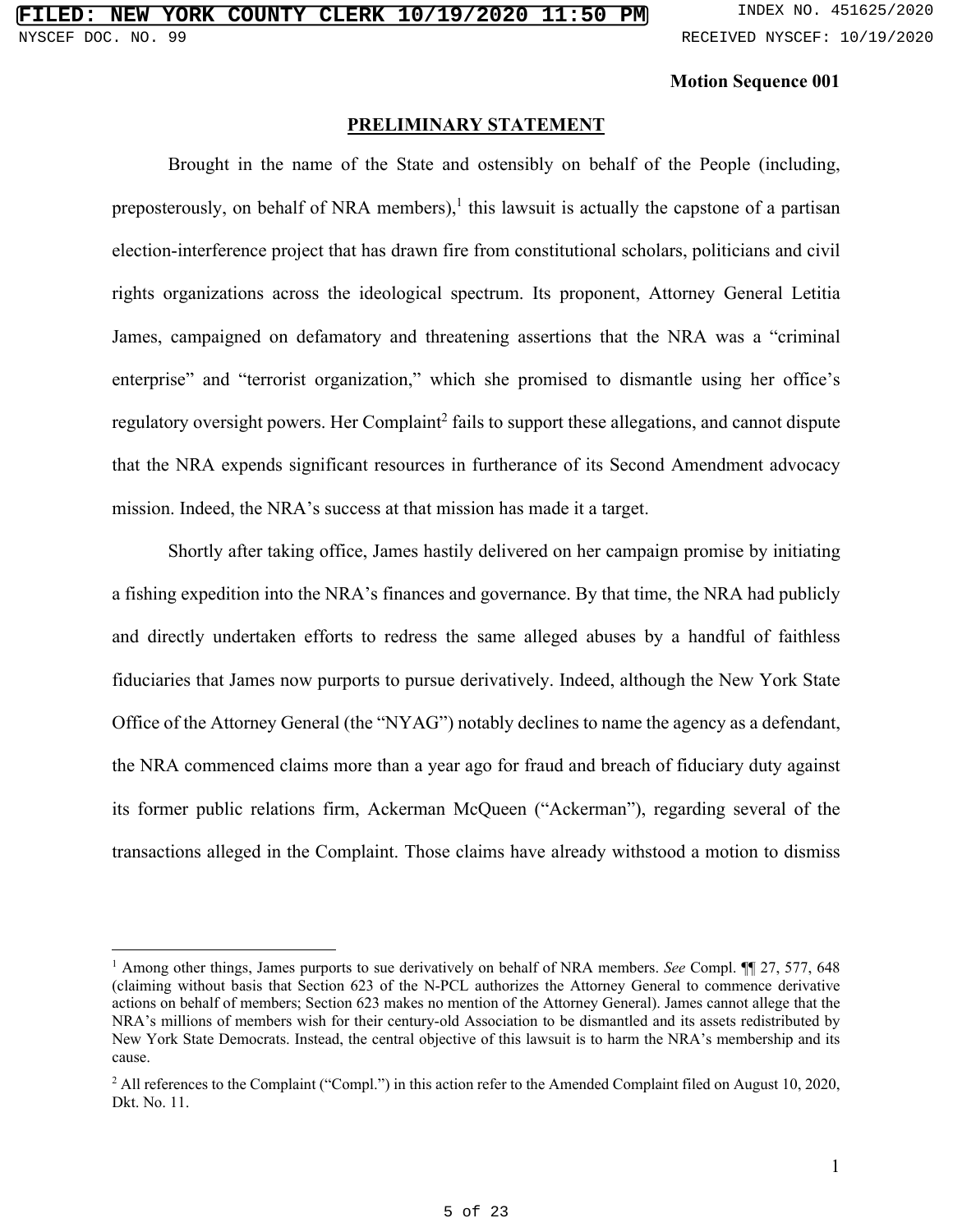and are currently in the early stages of discovery (such litigation, the "Ackerman Litigation").<sup>3</sup> The Ackerman Litigation is not the only federal lawsuit that overlaps with, and precedes, this one. On August  $6$ , 2020 (before this lawsuit was commenced),<sup>4</sup> the NRA sued James in the Northern District of New York for her politicized targeting of the NRA. That case (the "NRA-NYAG Federal Action") is the second of two related cases filed in the Northern District regarding New York State's unconstitutional hostilities against the NRA. The first, involving a financialcensorship campaign implemented through the New York Department of Financial Services, has withstood multiple motions to dismiss and is currently in discovery.<sup>5</sup> Two additional federal lawsuits arising out of the same subject matter as the Complaint are pending in the Middle District of Tennessee<sup>6</sup> and the Northern District of Texas.<sup>7</sup> The NRA is presently filing an application to consolidate the majority of these federal cases (collectively, the "Related Federal Cases") before the Judicial Panel on Multidistrict Litigation.

It is no coincidence that James' lawsuit arrives in the wake of so much related litigation. Contrary to the Complaint's disingenuous, unfounded allegation that seeking the cooperation of the NRA's Board of Directors to ensure compliance with its own policies and procedures would be "futile,"<sup>8</sup> the NRA has shouldered considerable burdens to place its governance and compliance programs beyond reproach. Faced with the threat of a smear campaign, the NRA nonetheless stood firm in its decision to fire and sue Ackerman. It has doggedly pursued internal compliance efforts,

<sup>3</sup> *Nat'l Rifle Ass'n of Am. v. Ackerman McQueen,* et al., Civ. No. 3:19-cv-02074−G (N.D. Tx.).

<sup>4</sup> This lawsuit was commenced on August 10, 2020, at the earliest. *See* discussion *infra* at 15-16.

<sup>5</sup> *Nat'l Rifle Ass'n of Am. v. Cuomo,* Case No. 1:18-cv-00566-TJM-CFH (N.D.N.Y.).

<sup>6</sup> *Dell'Aquila*, et al. *v. Wayne LaPierre*, et al., Civ. No. 3:19-cv-00679 (M.D. Tn.).

<sup>7</sup> *Ackerman McQueen v. Stinchfield*, Civ. No. 3:19-cv-03016-X (N.D. Tx.).

<sup>8</sup> Compl. ¶ 663.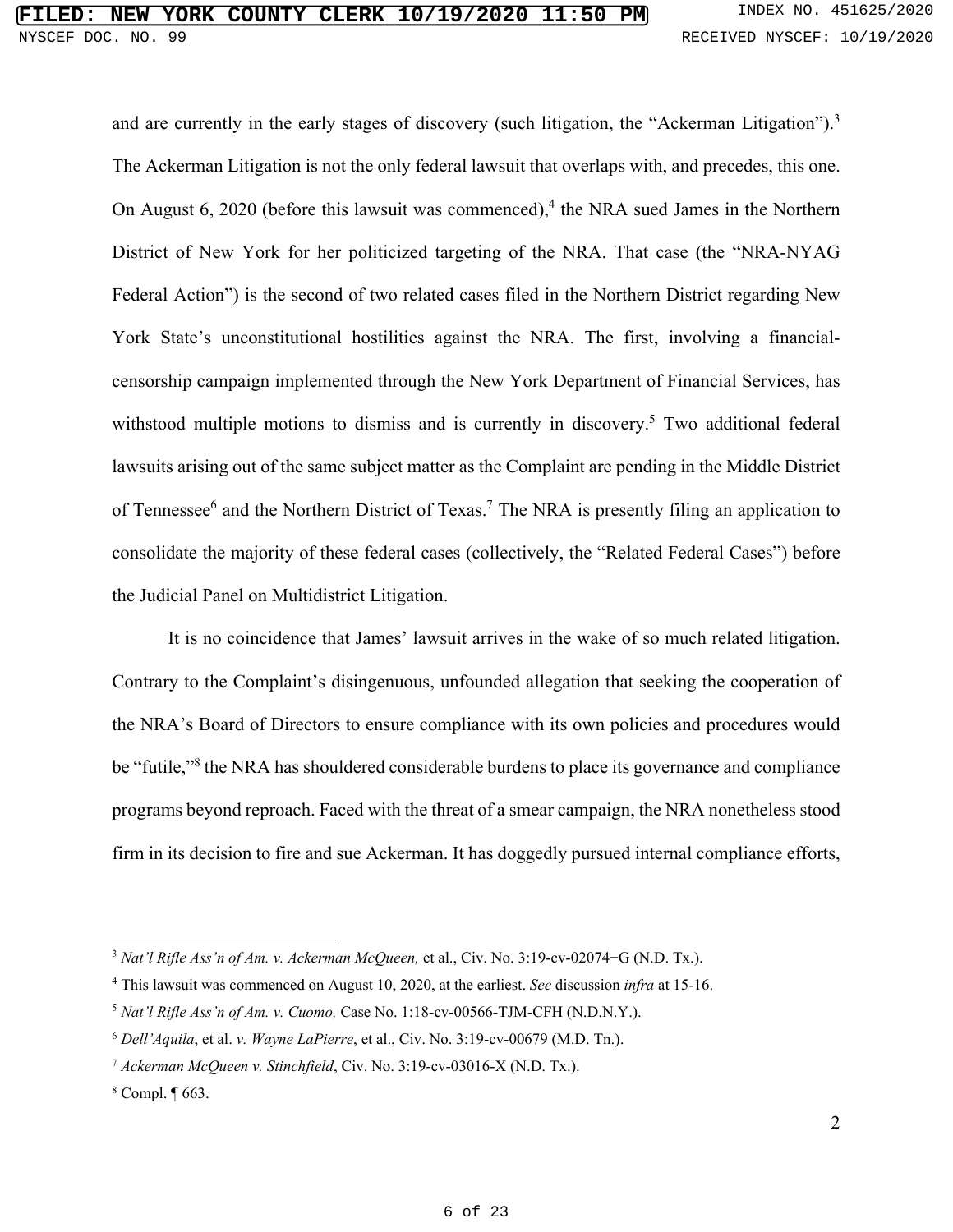brought in a new CFO, and fired executives (*e.g.*, Defendant Powell) for the same conduct alleged by the NYAG. Not surprisingly, the corporate death sentence<sup>9</sup> of dissolution has never been sought, or imposed, by New York State on facts even remotely resembling these. Instead, dissolution has historically (and rightly) been reserved for fraudulent, *sham* entities—*e.g.*, a purported puppy rescue that was really a puppy mill;<sup>10</sup> breast cancer charities that performed no such work;<sup>11</sup> and a leukemia foundation that spent less than one percent of its revenue to help children suffering from cancer.<sup>12</sup> Even where the NYAG can credibly allege insider self-dealing or lax oversight of charitable spending, it has traditionally targeted the individual tortfeasors and worked with the charities to reform their governance so that they could continue serving their corporate purposes.<sup>13</sup> However, the NYAG has no interest in such efforts here, because thwarting the NRA's corporate purpose is a career goal for James.

<sup>9</sup> *See People v. Oliver Schools*, 206 A.D.2d 143 (4 Dept 1994) (quoting *People v. North River Sugar Refining Co*., 121 N.Y. 582, 608 (1890).

<sup>10</sup> *See* Rogers Aff. Ex. 2 (Consent Order and Judgment, *People v. Precious Pups Rescue, Inc.,* et al., Index No. 17884/2014).

<sup>11</sup> *See* Rogers Aff. Ex. 3 (Complaint and Consent Order and Judgment, *People v. Mure Associates, L.P..,* et al., Index No. 450190/2014).

<sup>12</sup> *See* Rogers Aff. Ex. 4 (Complaint and the two executed Consent Order and Judgments, *People v. The Nat'l Children's Leukemia Foundation*, et al., Index No. 508930/2014). Unsurprisingly (in light of the political context of this action), the NYAG has purported to liken this case to its recent dissolution action against the Trump Foundation. *See id.* Ex. 5 (transcript of James' August 6, 2020 press conference) at 6-7. But that lawsuit, too, was starkly distinguishable—since it involved a  $501(c)(3)$  entity, prohibited from engaging in political activity, which allegedly became a "checkbook" for a presidential campaign. *See id.* Ex. 6 (Petition, *People v. Donald J. Trump* et al., Index No. 451130/2018)  $\P$  2, 106-108 (describing persistently fraudulent behavior under dissolution claim to consist of unpermitted political activity)).

<sup>&</sup>lt;sup>13</sup> *See, e.g.*, Rogers Aff. 7 (NYAG press release noting settlement with the former president of NARAL Pro-Choice, who had been accused of self-dealing and intimidating board members into silence. A statement from NYAG counsel noted that "This office is committed to rooting out abuses of power in the charitable sector, holding wrongdoers accountable and working with nonprofit groups to help them tighten internal controls to prevent fraud and other illegal conduct."); Ex. 8 (NYAG press release noting settlement with trustees of the Victor E. Perley fund following a "shocking" "breakdown in governance" that led to the loss of the fund's entire \$3.7 million portfolio. While the trustees faced fines, the non-profit was required only to reconstitute its board of directors with NYAG approval); Ex. 9 (NYAG press release noting settlement with the former president of NYLAG for diverting millions from the charity, which required the charity to only agree "to enhance their policies and procedures to protect the charitable assets entrusted to their care.").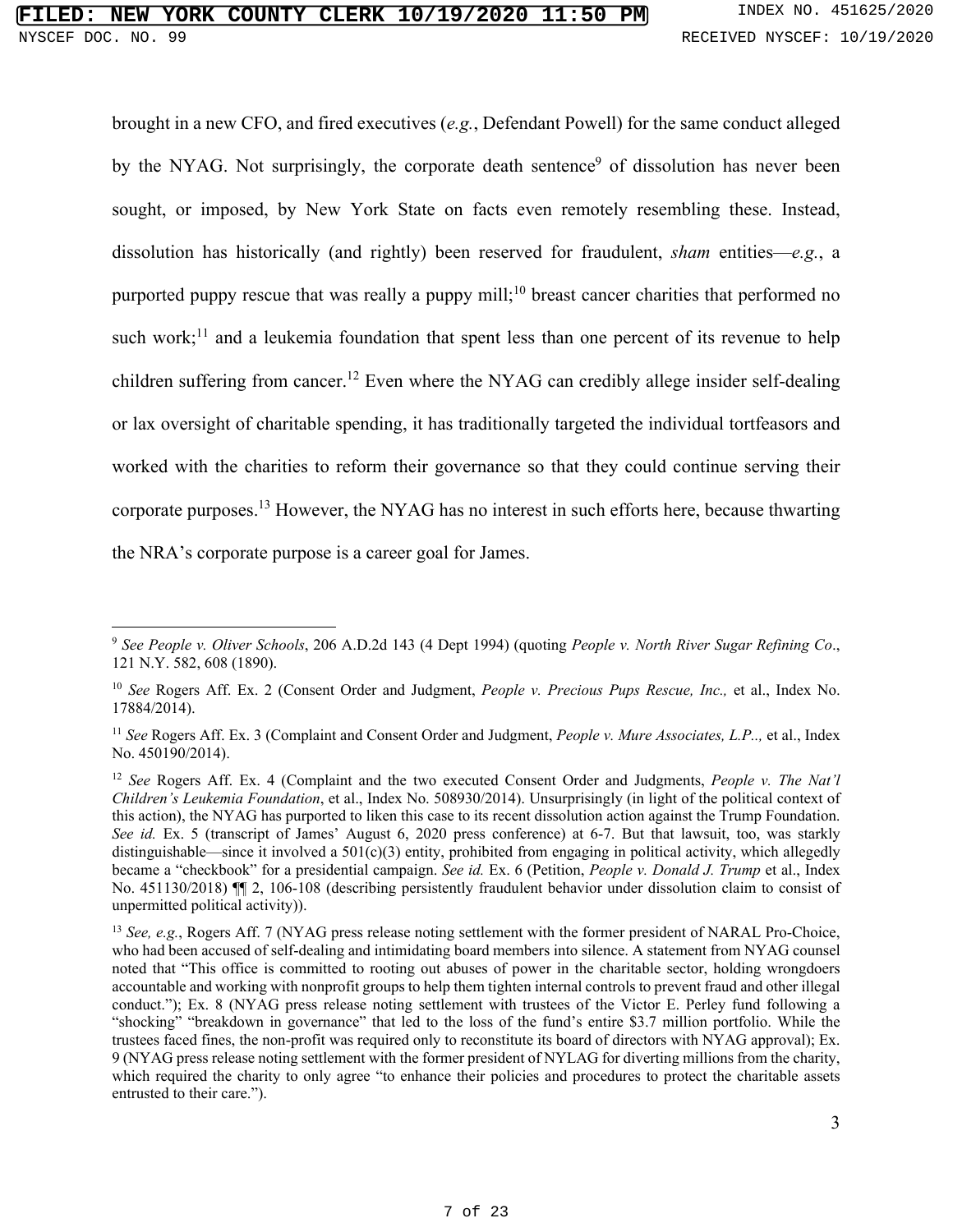Because this action is the latest-filed case in a cluster of related cases, it should be dismissed—or, in the alternative, stayed—on multiple grounds. *First*, considerations of *forum non conveniens* dictate that this lawsuit, which implicates dozens of out-of-state witnesses and documents, be litigated in the same federal forum as the NRA's related constitutional claims. There is no reason the NYAG's claims against the NRA cannot be adjudicated in federal court, and consolidation or coordination of this case with the NRA's first-filed federal lawsuit would promote judicial economy, avoid inconsistent adjudications, and facilitate the voluminous, multistate discovery that inevitably awaits the parties. *Second*, because this case involves "the same parties" and, substantively, the "same cause of action" as an already-pending federal case, CPLR 3211(a)(4) provides an additional, independent ground for dismissal. *Third*, this action should be dismissed because the NYAG has failed to file in the statutorily required venue, which is Albany County. *Fourth*, the Court can, and should, stay this action pursuant to CPLR 2201 until the Related Federal Cases are resolved.

#### **STATEMENT OF FACTS**

#### **A. The NRA and Its Constitutionally Protected Purposes**

The NRA was founded immediately following the Civil War "to promote the introduction of a system of army drill and rifle practice, as part of the military drill of the National Guard of [New York] and other states. . . . "<sup>14</sup> For 149 years, it has operated as a New York not-for-profit membership corporation and has established itself as one of the largest, and oldest, civil rights non-profits in the country.<sup>15</sup> As set forth in its bylaws, the NRA's stated mission comprises five purposes and objectives, including protecting and defending the Constitutional right to keep and

<sup>14</sup> Compl. ¶ 55.

<sup>15</sup> Compl. ¶¶ 1, 57.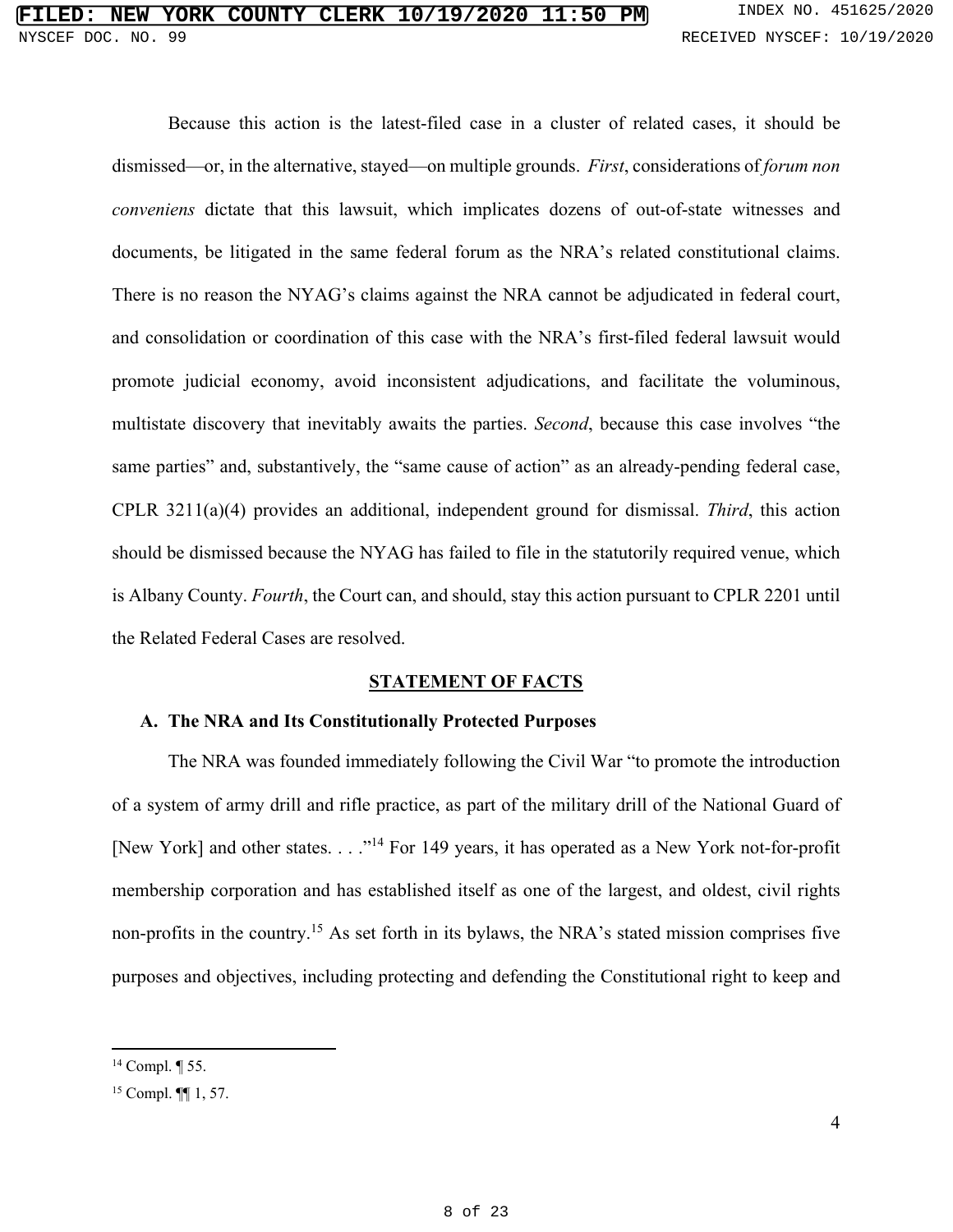bear arms; promoting public safety, law and order, and the national defense; training members of law enforcement, the armed forces and citizens in marksmanship and small arms handling; fostering and promoting shooting sports; and promoting hunter safety and sport.<sup>16</sup>

Today, the NRA counts more than five million members.<sup>17</sup> It employs hundreds of people,<sup>18</sup> and encompasses 11 divisions, each overseen by the Executive Vice President.<sup>19</sup> The NRA's bylaws establish a 76-member board of directors, who exercise general oversight of the organization;<sup>20</sup> the bylaws also establish a leadership structure of eight officers, six of whom are elected annually by the Board.<sup>21</sup> Four of these officers are *ex officio* members of the board but lack voting power.<sup>22</sup> There are "dozens of standing and Special Committees" of the board, including an officer compensation committee, a nominating committee, an executive committee, and an audit committee (with its own charter).<sup>23</sup> The NRA has formalized policies maintained in an employee handbook and a policy manual, including policies and procedures on employee selection, compensation, work standards, time off, work standards, insurance and pension benefits, a statement of corporate ethics, purchase policy, a contract review policy, travel and business expense reimbursement policy, an officer and board of directors policy relating to disclosure of conflicts of interest, and a related-party transaction policy.<sup>24</sup>

<sup>16</sup> Compl. ¶ 17.

<sup>17</sup> *See* Rogers Aff. Ex. 10 (Paul Bedard, *NRA is Back, "Highest Ever Membership*," WASH. EXAMINER (Apr.1, 2019) at 1.

<sup>18</sup> Compl. ¶ 135

 $19$  Compl.  $\P$  62.

 $20$  Compl.  $\P$  64.

<sup>&</sup>lt;sup>21</sup> Compl.  $\P$  66.

 $22$  Compl.  $\P$  67.

<sup>23</sup> Compl. ¶¶ 82-94.

<sup>24</sup>Compl. ¶ 98, Compl. Exs. 2 and 3.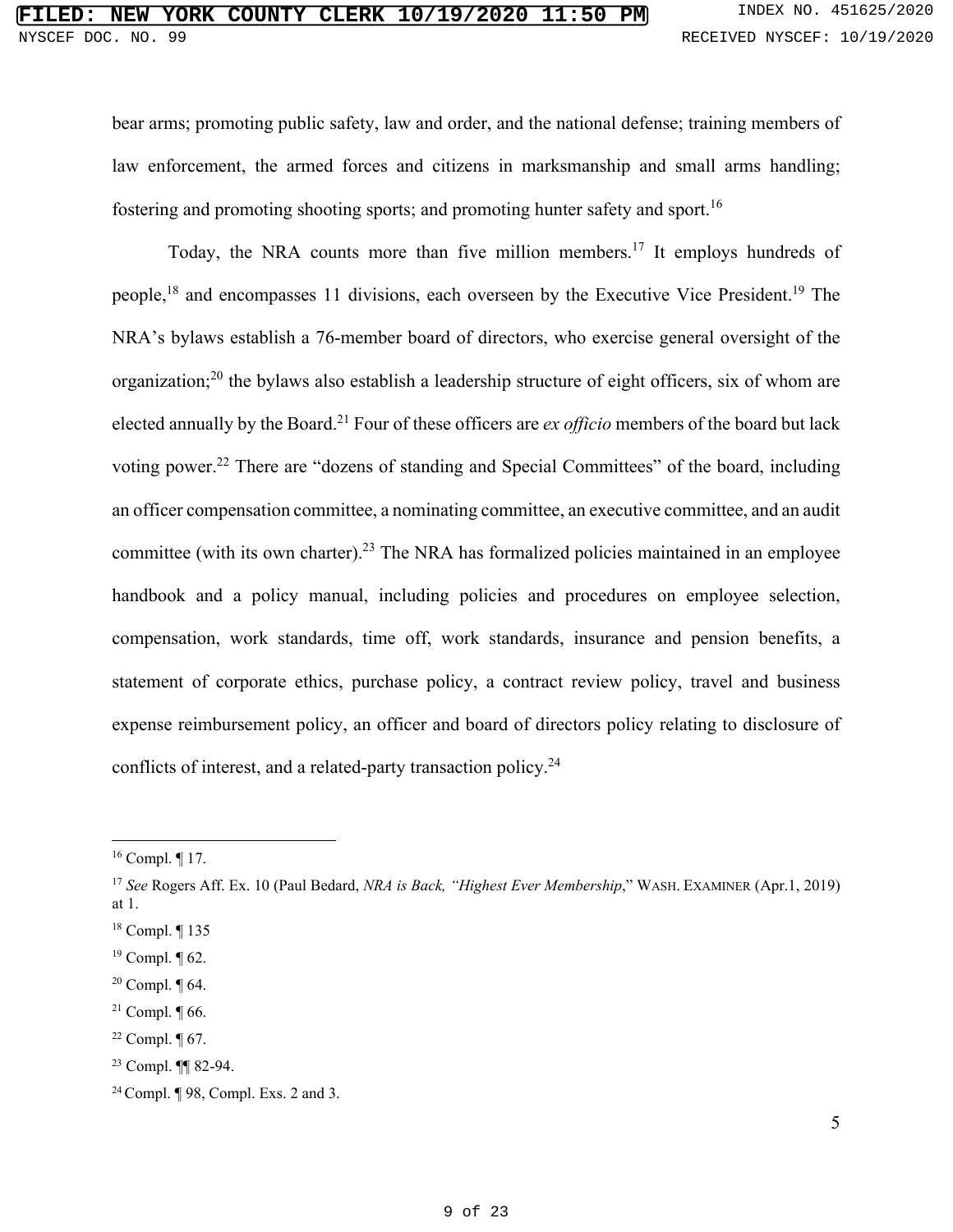Political speech is a major purpose of the NRA and one in which it is expressly permitted to engage under its bylaws and New York law, and as a 501(c)(4) organization under federal law. The NRA engages in extensive legislative advocacy to promote its purposes, as well as to vindicate the rights of its members and all Americans. The NRA spends tens of millions of dollars annually distributing pamphlets, fact sheets, articles, electronic materials, and other literature to advocate in support of Second Amendment freedoms and to assist NRA members who engage in national, state, and local firearm dialogue.<sup>25</sup> The NRA's direct mail, television, radio, and digital communications seek to educate the public about issues bearing on the Second Amendment, defend the NRA and its members against political and media attacks, and galvanize participation in the political process by NRA members and supporters.

To its critics, the NRA is best known as a "superlobby – one of the largest and most truly conservative lobbying organizations in the country," able to mobilize its millions of members in concerted efforts to protect the Second Amendment rights of all Americans.<sup>26</sup> For this reason, and because of its decisive support for President Trump in 2016, the NYAG and its political allies targeted the NRA for dissolution years ago.

#### **B. New York State's Animus Toward the NRA and Related Pending Litigation**

New York Governor Andrew Cuomo has a longstanding political vendetta against what he calls "Second Amendment types,"<sup>27</sup> especially the NRA, which he accuses of exerting a "stifl[ing]

<sup>25</sup> *See* Rogers Aff. Ex. 11 (NRA 2019 Annual Report) at 4.

<sup>26</sup> Rogers Aff. Ex. 12 (Christina Robb, Handguns and the American Psyche: The Attempted Assassination of a President Brings the Issue into Sharp Focus Once Again. Handguns – What Do They Mean To Americans? To the NRA, They Are A Symbol of Freedom; To Those Frightened of Crime, They Represent Safety – Even if the Owner Doesn't Know How to Use Them; To Gun Control Advocates, They Are Symbols of Ultimate Evil, BOSTON GLOBE, 1981 WLNR 68847 (June 7, 1981)).

<sup>27</sup> On February 15, 2018, Cuomo appeared on the MSNBC program *The Beat with Ari Melber*, where he discussed championing legislation that some believed "trampled the Second Amendment." YOUTUBE, *Gov*. *Andrew Cuomo On Background Checks: "Bunch of Boloney* [sic]*" | The Beat With Ari Melber | MSNBC*, *available at*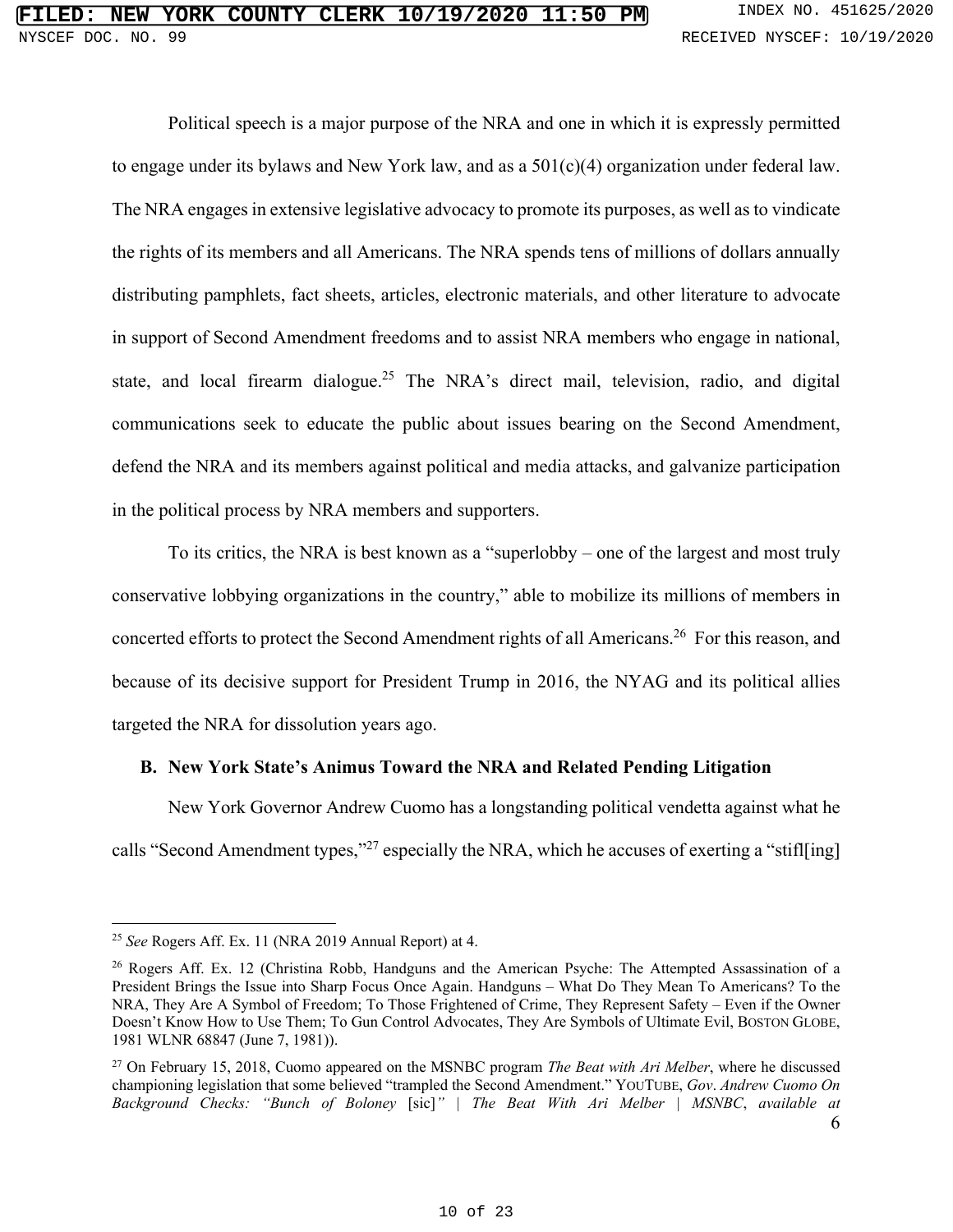... stranglehold" over national gun policy.<sup>28</sup> Beginning in 2018, Cuomo and several political allies orchestrated a campaign of selective enforcement, backroom exhortations, and public threats designed to coerce financial institutions to blacklist pro-gun advocacy groups, including the NRA.<sup>29</sup> The NRA's First Amendment claims against Governor Cuomo, the New York State Department of Financial Services, and its former superintendent arising from this pressure campaign have been pending for two years, have withstood multiple motions to dismiss, and are in discovery in the United States District Court for the Northern District of New York (such litigation, the "Cuomo Litigation").<sup>30</sup>

New York's former Attorney General, Eric Schneiderman, was so disturbed by mounting political pressure to commence an unconstitutional "investigation" of the NRA that he alerted the NRA about the situation scheme during 2017.<sup>31</sup> Shortly thereafter, Schneiderman resigned from office, and Cuomo's longtime acolyte,<sup>32</sup> Letitia James, became a candidate to replace him. On the campaign trail, before ever assuming office and without a shred of evidence against the NRA, James announced that she would follow in the footsteps of Cuomo's financial-blacklisting campaign if elected, by "put[ting] pressure upon the banks that finance the NRA" in order to choke

https://www.youtube.com/watch?v=Tz8X07fZ39o (last visited June 6, 2020). However, Cuomo lamented that his "favorability rating" had dropped thereafter due to "backlash from conservatives and Second Amendment types." *Id.*

<sup>28</sup> *See* Rogers Aff. Ex. 13 (Kenneth Lovett, *Exclusive: Cuomo Fires Back at Jeb Bush for 'Stupid' and 'Insensitive' Gun Tweet*, NY DAILY NEWS (Feb. 17, 2016).

<sup>29</sup> *See* Rogers Aff. Ex. 14 (Press Release, Governor Cuomo Directs Department of Financial Services to Urge Companies to Weigh Reputational Risk of Business Ties to the NRA and Similar Organizations, N.Y.S. Office of the Governor (Apr. 19, 2018).

<sup>30</sup> *Nat'l Rifle Ass'n of Am. v. Cuomo,* Case No. 1:18-cv-00566-TJM-CFH (N.D.N.Y.).

<sup>31</sup> *See* Rogers Aff. Ex. 1 (NRA-NYAG Federal Action Compl) ¶ 14.

<sup>&</sup>lt;sup>32</sup> The *New York Times* expressly declined to endorse Attorney General James for office on the basis of her close connection to Cuomo and his "historically corrupt" administration. *See* Rogers Aff. Ex. 15 (Editorial, *The New York Times Endorses Zephyr Teachout for Attorney General*, N.Y. TIMES (Aug. 9, 2018)).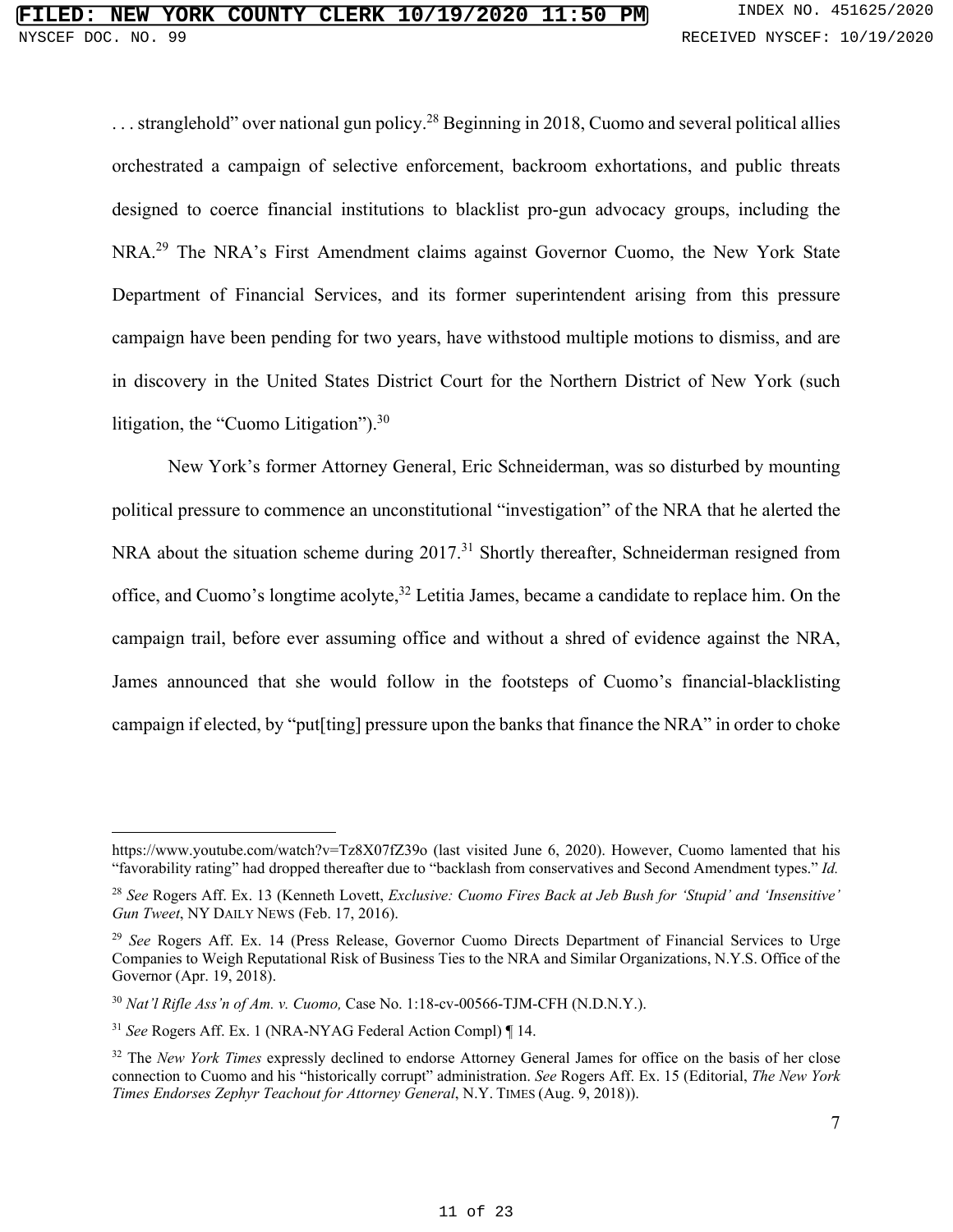off support for its Second Amendment speech,<sup>33</sup> which she called a "poisonous agenda" that was "directly antithetical" to New York's gun-control laws.<sup>34</sup> She also attacked the NRA's legitimacy as a not-for-profit corporation.<sup>35</sup> On September 4, 2018, during a debate between Democratic candidates, James stated that, if elected, her "top issue" would be "going after the NRA because it is a criminal enterprise."<sup>36</sup> Two days later, James doubled down: "We need to again take on the NRA, which holds itself out as a charitable organization. But in fact, they are not. They are nothing more than a criminal enterprise. We are waiting to take on all of the banks that finance them, their investors."<sup>37</sup> On October 31, 2018, in a magazine interview, James again stated that "the NRA holds [itself] out as a charitable organization, but in fact, [it] really [is] a terrorist organization."<sup>38</sup> During late summer and early fall 2018, James pledged that she would wield state power to conduct a fishing expedition to "see whether or not the[] [NRA] ha[d] in fact complied with the not-forprofit law."<sup>39</sup>

While James was publicly inveighing against the NRA and promising action, the NRA was busy heeding Schneiderman's advice. Although it believed it was already operating in compliance

<sup>33</sup> *See* Rogers Aff. Ex. 16 (*Attorney General Candidate, Public Advocate Letitia James*, OUR TIME PRESS (Sept. 6, 2018)).

<sup>34</sup> See Rogers Aff. Ex. 17 (Jon Campbell, *NY AG Letitia James Called the NRA a 'Terrorist Organization.' Will It Hurt Her Case?*, USA TODAY (Aug. 19, 2020)).

<sup>35</sup> *Id*.

<sup>36</sup> *See* New York City Bar Association, *Forum for the Democratic Attorney General Primary Candidates*, YOUTUBE (Sept. 4, 2018), https://www.youtube.com/watch?v=6n2\_LHNEUW0 (statement at the 17:50 mark)).

<sup>37</sup> Rogers Aff. Ex. 17 (*Attorney General Candidate, Public Advocate Letitia James*, OUR TIME PRESS (Sept. 6, 2018)).

<sup>38</sup> Rogers Aff. Ex. 18 (Teddy Grant, *Letitia 'Tish' James on Becoming New York's Next Attorney General*, EBONY (Oct. 31, 2018)).

<sup>39</sup> *See* Rogers Aff. Exs. 19–23 (Mike Spies, *Tom Selleck Quits NRA Board*, THE TRACE (Sept. 18, 2018); Mike Spies & John Cook, *Top NRA Executive's Trail of Business Flops and Unpaid Debt*, THE TRACE (Oct. 1, 2018); *see also*  Mike Spies & John Cook, *For the Second Time in Two Years, the NRA Will Raise Dues on Members*, THE TRACE (Aug. 27, 2018); *see also* Alex Yablon & Mike Spies, *FAQ: Is the NRA Going Broke?*, THE TRACE (Aug. 9, 2018); *see also* Brian Freskos, *We Translated Maria Butina's Russian Blog Posts. Here's What They Reveal About Her Obsession with the NRA*, THE TRACE (July 24, 2018)).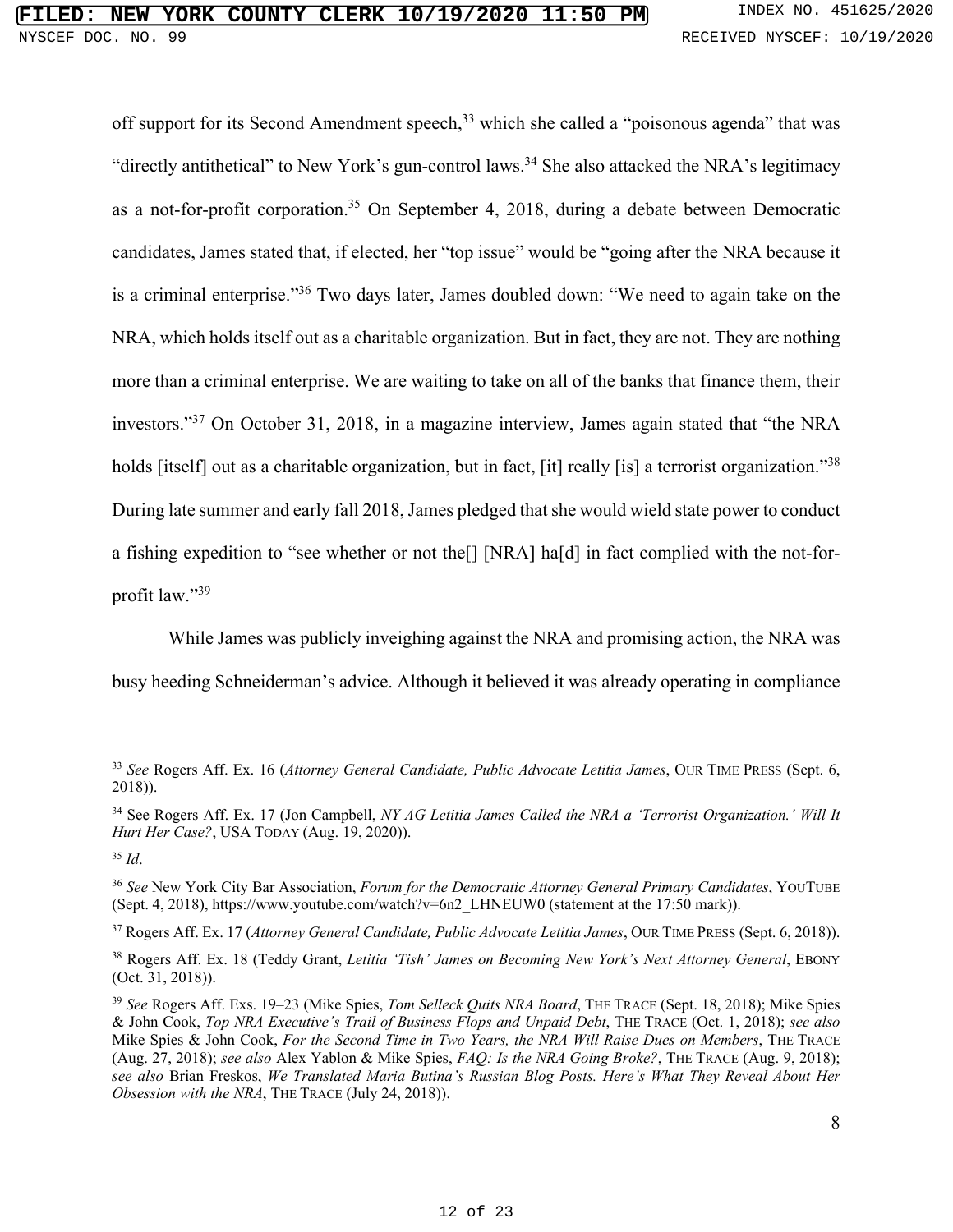with New York State law, it also understood that a politically driven "compliance audit" was something for which it should carefully prepare. The NRA therefore undertook a top-to-bottom review of its operations and governance.<sup>40</sup> In the process, the NRA determined that a relatively small group of vendors, executives and fiduciaries were not complying with NRA policies and/or reporting requirements. These included its largest vendor, Ackerman, whom the NRA eventually determined had been systematically overcharging the NRA, falsifying invoices, and engaging in a practice of pass-through block billing that obscured the nature of certain expenditures. When the NRA sought additional documentation from Ackerman, Ackerman refused to provide it, leading to litigation beginning in April 2019, by the NRA against Ackerman to force compliance with its requests and to recover funds fraudulently taken from the NRA.<sup>41</sup> Rather than acknowledge and support the NRA's efforts to recover funds for its members, however, James sought to undermine them. Later that same month, on April 27, 2019—a mere three months after taking office—she fulfilled a campaign pledge by announcing a Charities Bureau investigation into the NRA's notfor-profit status.<sup>42</sup>

<sup>&</sup>lt;sup>40</sup> Despite framing the NRA as a fraudulent organization beyond repair, James's own complaint extensively documents that the NRA voluntarily undertook efforts to improve its internal governance functions beginning in 2017, up to the present day. These efforts include replacing Defendant Wilson Phillips with a new treasurer that the complaint repeatedly lauds for engaging in remedial efforts such as a 50% reduction in travel expenses (Compl. ¶ 156), "reengineering" the process for handling Defendant Wayne LaPierre's expense reimbursements to "make it . . . robust and appropriate" (*id*. ¶ 197), investigating and terminating a complained-of vendor contract with HomeTelos in the spring of 2018 (*id*. ¶ 225), examining Defendant Joshua Powell's improper expenses and engaging outside counsel to assist, and confronting Powell regarding improper conflicts of interest in mid-2018, resulting in Powell's removal and repayment of misappropriated monies to the NRA (*id*. ¶¶ 249-50, 263), and investigating and examining the improper use of a corporate credit card by LaPierre's senior assistant (*id*. ¶ 294). The NRA engaged outside counsel to do an extensive review of the NRA's relationship with its contractual partners and in service of that effort ultimately commenced litigation against Ackerman to obtain documentation that Ackerman has been withholding. (*id*. ¶¶ 302, 455). The NRA has further been evaluating the establishment of an internal audit function (*id*. ¶ 483) and adopted a revised whistleblower policy in January 2020. (*id*. ¶ 115).

<sup>&</sup>lt;sup>41</sup> *Nat'l Rifle Ass'n of Am. v. Ackerman McQueen, Inc., et al., Civ. Case No. 3-19-cv-02074-G (N.D. Tex.).* 

<sup>42</sup> Rogers Aff. Ex. 24 (David Sherfinski, *Letitia James, New York AG, Launches Investigation Into the NRA*, THE WASH. TIMES (Apr. 27, 2019)).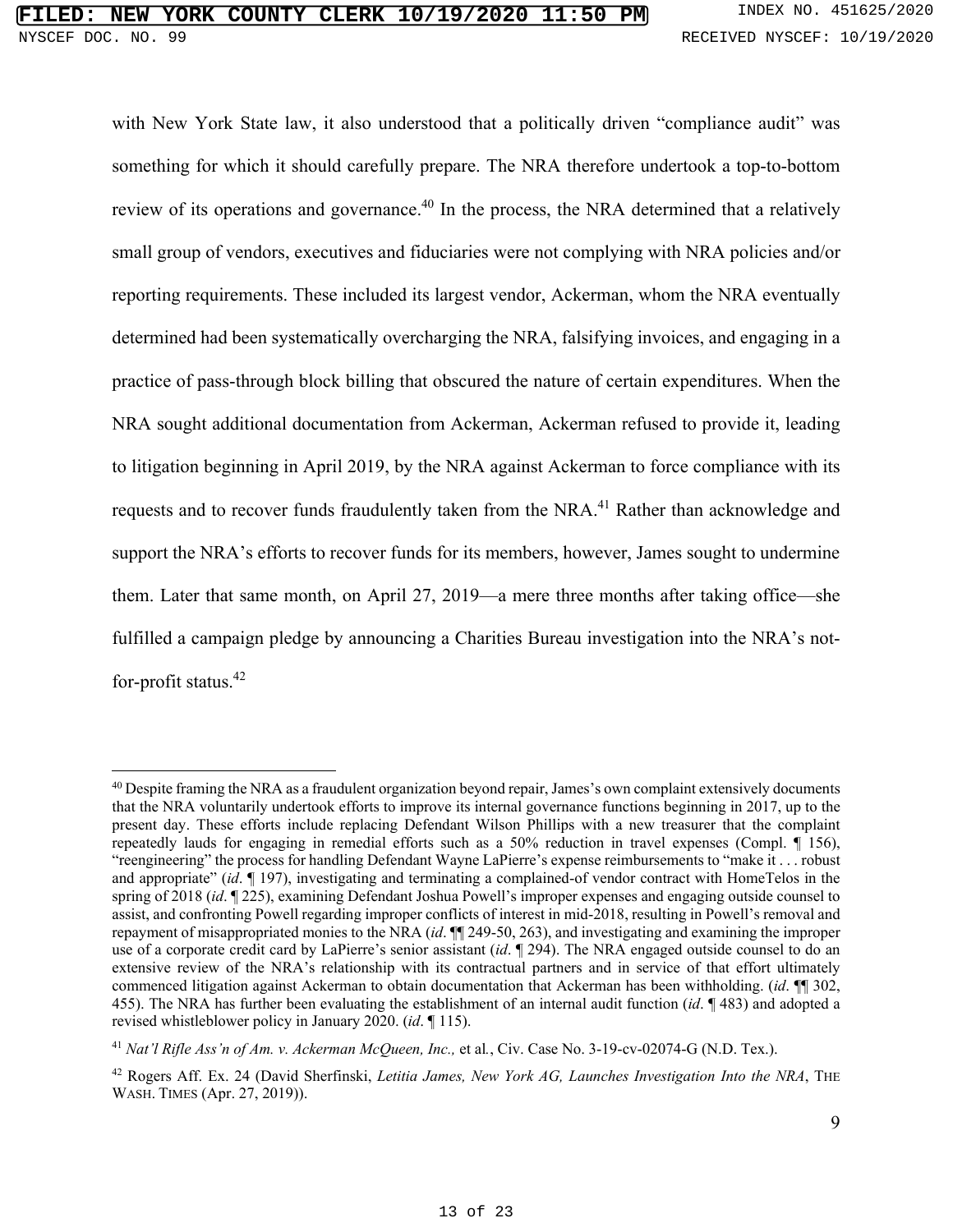On August 6, 2020, the NRA commenced the NRA-NYAG Federal Action in the United States District Court for the Northern District of New York in response to the NYAG's unconstitutional, partisan targeting of the NRA. The NRA-NYAG Federal Action challenges the NYAG's politicized "investigation" of the NRA (here, the investigation by the NYAG as a violation of the NRA's First Amendment rights.<sup>43</sup> The Federal Action and the Cuomo Litigation are designated as "related cases" in federal court.<sup>44</sup>

#### **C. The Other Related Federal Cases**

The NRA commenced the Ackerman Litigation in August 2019.<sup>45</sup> As part of the Ackerman Litigation, a former Ackerman employee, Grant Stinchfield, filed an affidavit attesting to corrupt practices perpetrated by Ackerman, at the expense and without the knowledge of the NRA, which he had witnessed.<sup>46</sup> Ackerman sued Stinchfield in an attempt to silence him (the "Stinchfield Litigation").<sup>47</sup> The veracity of Stinchfield's statements about Ackerman is at issue in the Stinchfield Litigation; therefore, discovery is ongoing regarding many of the same aspects of the NRA's dealings with Ackerman referenced in the NYAG's Complaint. Separately, an NRA donor, David Dell'Aquila, commenced a putative class action against the NRA in the United States District Court for the Middle District of Tennessee in August 2019 (the "Dell'Aquila Litigation"). The Dell'Aquila Litigation alleges misspending by the NRA, and likewise involves transactions

 $43$  Rogers Aff. Ex. 1.

<sup>44</sup> *Nat'l Rifle Ass'n of Am. v. James,* Case No. 1:20-cv-00889-MAD-TWD (N.D.N.Y.)

<sup>45</sup> Two related disputes between the NRA and Ackerman, which were previously being litigated in Virginia State Court, are stayed pending adjudication of the federal Ackerman Litigation. *See National Rifle Association of America v. Ackerman McQueen, Inc., and Mercury Group, Inc.*, Cons. Case Nos. CL19002067; CL19001757; CL19002886 (Va. Cir. Ct.)

<sup>46</sup> *Nat'l Rifle Ass'n of Am. v. Ackerman McQueen, Inc.,* et al*.*, Civ. Case No. 3-19-cv-02074-G, Dkt. No. 122.

<sup>47</sup> *Ackerman McQueen v. Stinchfield*, Civ. No. 3:19-cv-03016-X (N.D. Tx.).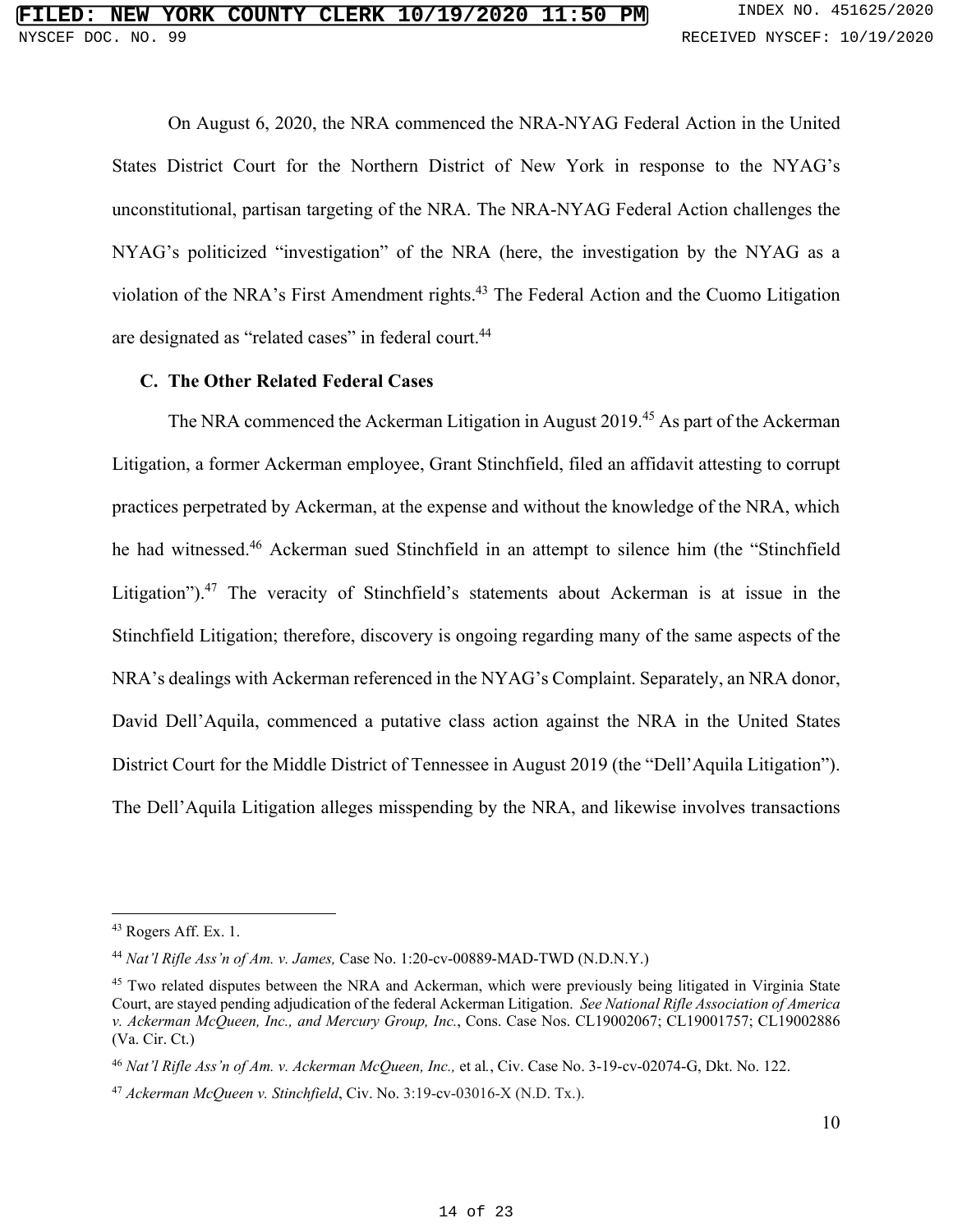between the NRA and Ackerman.<sup>48</sup> Although several of Dell'Aquila's claims have been dismissed, others remain pending.

## **D. The Dissolution Action**

On August 6, 2020, James held a highly publicized press conference for what she described as a "major national" announcement: the filing of a dissolution lawsuit against the NRA.<sup>49</sup> A summons and complaint were filed that morning and an index number purchased. That complaint, however, was missing the complete verification required by New York Not-for-Profit Corporation Law ("N-PCL") § 1103. On August 9, 2020, Defendant NRA filed, pursuant to CPLR 3022, a notice of its election to treat the putative complaint as a nullity.<sup>50</sup> The following day, the NYAG filed a "Complaint (Amended)," described on the docket as containing only a corrected verification.<sup>51</sup>

#### **ARGUMENT**

#### **I. This Action Should Be Dismissed or Stayed on the Grounds of** *Forum Non Conveniens***.**

New York's doctrine of *forum non conveniens,* codified in CPLR 327, permits a court to dismiss or stay any action that "in the interest of substantial justice should be heard in another forum."<sup>52</sup> The rule provides one of several discretionary grounds under New York law for the dismissal of cases, like this one, which overlap with lawsuits pending in other fora that pertain to

<sup>48</sup> *Dell'Aquila*, et al. *v. Wayne LaPierre*, et al., Civ. No. 3:19-cv-00679 (M.D. Tn.) Dkt. No. 43.

<sup>49</sup> Rogers Aff. Ex. 25 (Stephen Gandel August 5, 2020 Twitter post)

<sup>50</sup> Dkt. No. 10.

<sup>51</sup> Dkt. No. 11.

<sup>52</sup> CPLR 327 (McKinney). *See also Islamic Republic of Iran v. Pahlavi*, 62 N.Y.2d 474, 479 (1984) (explaining that CPLR 327 permits a court to dismiss an action which "although jurisdictionally sound, would be better adjudicated elsewhere.") (internal citations omitted).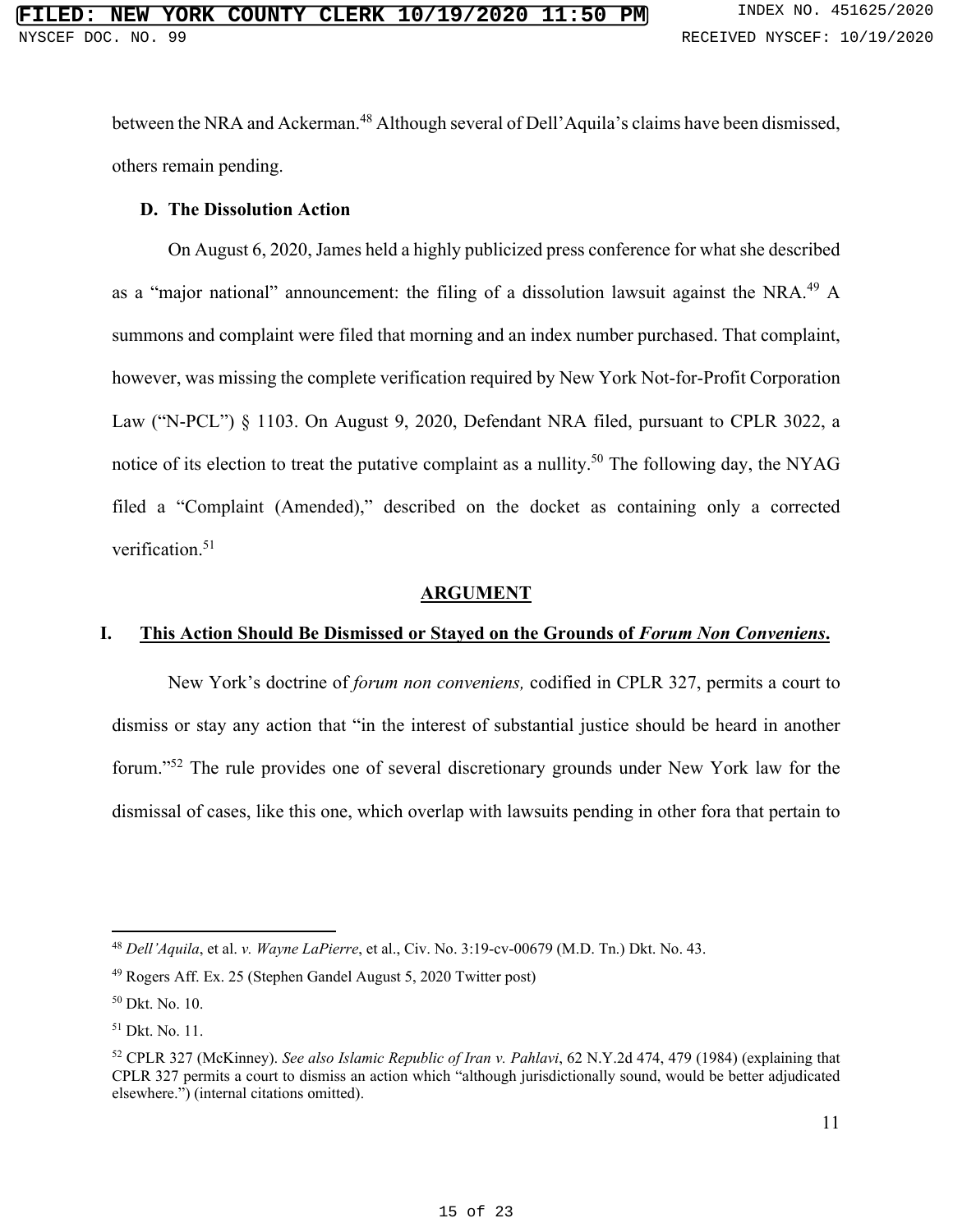the same parties or issues.<sup>53</sup> Those potential alternative fora include more convenient venues within New York.<sup>54</sup> The Court of Appeals has explained that the application of *forum non conveniens* "turn[s] on considerations of justice, fairness, and convenience;" thus, no single factor is dispositive.<sup>55</sup> Factors considered in the *forum non conveniens* analysis include: (i) the burden on New York courts; (ii) the hardship to the defendant; and (iii) the availability of an alternate forum.<sup>56</sup> Each favors dismissal here.

## **A. Retaining this action in this forum would impose substantial, unnecessary burdens on both the NRA and the Court.**

The NYAG's 163-page complaint challenges, and purportedly seeks to unwind, dozens of business transactions over at least a three-year period. Virtually none of these transactions took place in New York City, and the counterparties to these transactions reside far away—as do their documents. For example, this action is virtually guaranteed to require third-party discovery from: various former NRA employees and board members, who may continue to reside near NRA Headquarters in Virginia; Ackerman McQueen, Inc. (headquartered in Oklahoma City,

<sup>53</sup> *See, e.g.*, *Citigroup Glob. Markets, Inc. v. Metals Holding Corp*., 45 A.D.3d 361, 362 (1 Dept. 2007) (affirming *forum non conveniens* dismissal because, *inter alia*, the subject matter of the action was "already being litigated abroad" which created "a risk that conflicting rulings w[ould] be issued by different courts of different jurisdictions") (internal citations and quotation marks omitted).

<sup>54</sup> *See, e.g. Parker v. 30 Wall St. Apartment Cor*p., 2015 WL 7906823, at \*1 (1 Dept Dec. 4, 2015); *Croce v. Preferred Mut. Ins. Co*., 35 Misc.3d 161 (Dist. Ct. Suffolk Co. 2011); *A&S Med., P.C. v. ELRAC, Inc*., 184 Misc.2d 257 (Civ. Ct. N.Y. Cnty. 2000); *Roseman v. McAvoy*, 401 N.Y.S.2d 988, 990 (N.Y. City Civ. Ct. 1978); *Diagnostic Rehab. Med. Serv. v. Republic W. Ins. Co*., 2003 WL 22888389, at \*11 (N.Y. Civ. Ct. Nov. 19, 2003)).

<sup>55</sup> *Silver v. Great Am. Ins. Co*., 29 N.Y.2d 356 (1972).

<sup>56</sup> *See Islamic Republic of Iran v. Pahlavi*, 62 N.Y.2d 474, 479 (1984). Notably, the oft-cited articulation of the *forum non conveniens* factors in the *Pahlavi* case contains two additional factors not listed here: the residency of the parties, and the locus of the transaction out of which the claims arose. *See id.* The NRA de-emphasizes these factors in its analysis because both the current forum and the desired forum (the U.S. District Court for the Northern District of New York) are sited in the same state. Thus, the NRA does not dispute whether this lawsuit has a cognizable nexus to New York—only whether the current forum is a just, convenient one. Although *forum non conveniens* is typically invoked to permit a transfer to a foreign jurisdiction, courts have also granted such motions in favor of other, more convenient, venues within New York. *See, e.g. Parker v. 30 Wall St. Apartment Corp*., 2015 WL 7906823, at \*1 (1 Dept Dec. 4, 2015); *Croce*, 938 N.Y.S.2d; *A&S Med.*, 707 N.Y.S.2d at 780; *Roseman v. McAvoy*, 401 N.Y.S.2d at 990; *Diagnostic Rehab. Med.* Serv., 2003 WL at \*11.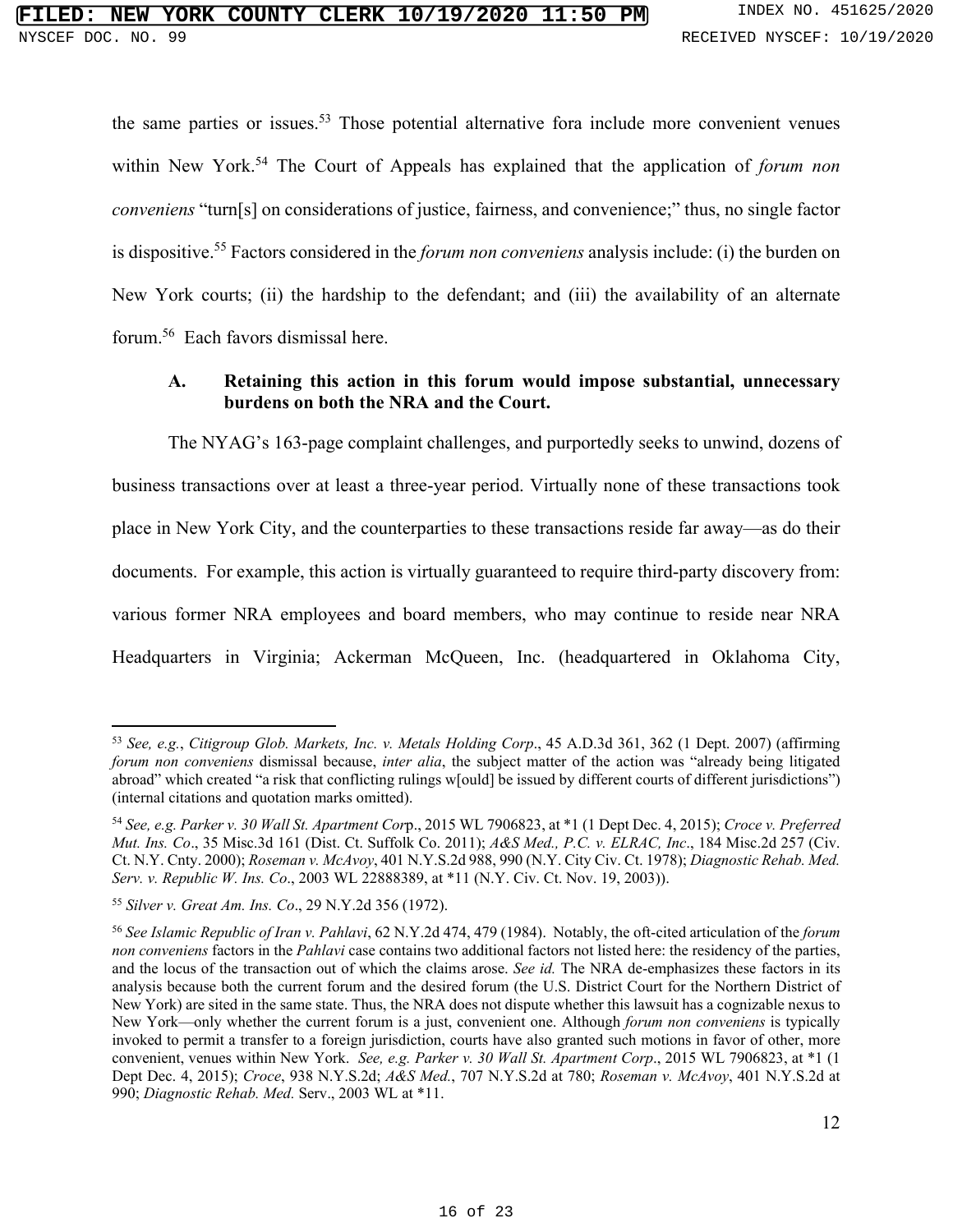## **NEW YORK COUNTY CLERK 10/19/2020 11:50 PM** INDEX NO. 451625/2020 NYSCEF DOC. NO. 99 **RECEIVED NYSCEF: 10/19/2020**

Oklahoma); McKenna & Associates (headquartered in Arlington, Virginia); Membership Marketing Partners, Allegiance Creative Group and Concord Social & Public Relations (headquartered in Fairfax, Virginia); HomeTelos L.P. (headquartered in Dallas, Texas); LookingGlass Cyber Solutions, Inc. (headquartered in Reston, Virginia); employees of those companies; the NRA's travel consultant (who resides in California) and, providers of lodging, transportation, and similar services in locations as far-flung as Italy, the Bahamas, and Normandy, France. Thus, key documents and witnesses lay outside the jurisdiction of this Court and obtaining these documents and testimony will hamper the NRA's ability to conduct its defense. Indeed, as set forth in Exhibit 27 to the Rogers Affirmation, the Complaint can be conservatively estimated to implicate 90 witnesses residing in 27 U.S. states, plus Washington D.C.

 Needless to say, these witnesses will also be considered unavailable for trial pursuant to CPLR  $3117(a)(3)(ii)$  and many of these depositions will be required in order for the NRA to adequately defend itself. This discovery and its potential use at trial would be most efficiently sought in federal court pursuant to federal rules designed to facilitate multistate (and, where necessary, cross-border) discovery. By contrast, retaining the action in this forum would require that virtually all witnesses and documents be sought pursuant to a protracted process, whereby a subpoena is first issued in New York, then domesticated elsewhere, then served or challenged pursuant to a patchwork of differing procedures and rules and litigated in all the different venues. This would create unnecessary burdens for both the NRA<sup>57</sup> and the Court.

 Moreover, the mere fact that the NRA is already litigating overlapping and related claims in another available forum renders the duplicative litigation in this forum unnecessarily

<sup>57</sup> *See, e.g.*, *Price v. Brown Group*, 206 A.D.2d 195, 201 (4 Dept 1994) (recognizing that for purposes of analyzing the hardship imposed on the defendant in a *forum non conveniens* analysis, the location of relevant evidence is a key consideration).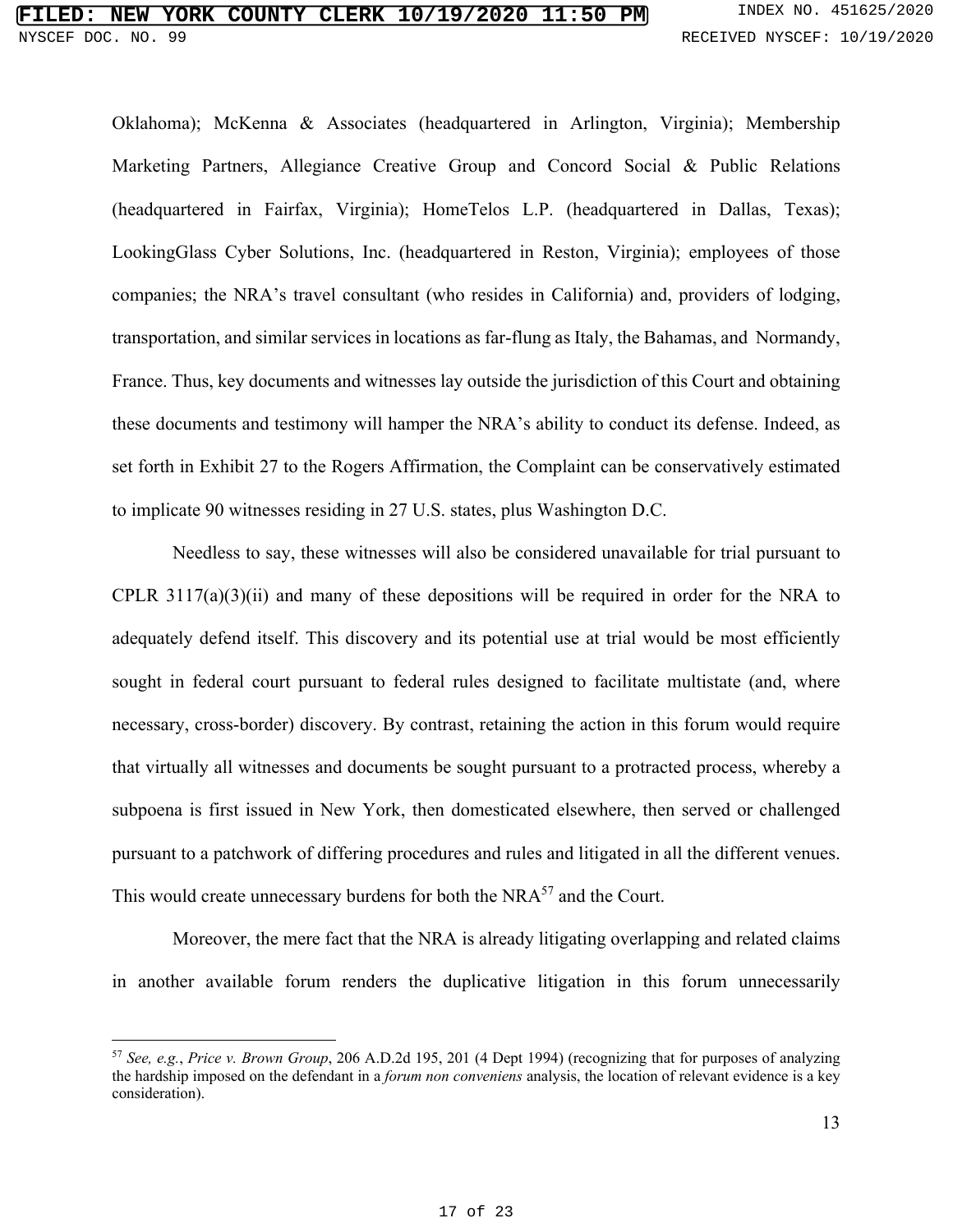burdensome. At the very least, the pendency of two overlapping lawsuits in two different New York courts will require the NRA to incur duplicative expenses litigating issues already decided, or under consideration, by the federal court; at worst, substantial additional expenses will arise as the parties invariably dispute the admissibility, and/or preclusive effect, of evidence or findings in the parallel federal proceeding. Such burdens could be minimized or eliminated entirely via a *forum non conveniens* dismissal, with the stipulation that the NRA will not contest the NYAG's re-filing of its claims in federal court.

## **B. Federal court provides a suitable alternative forum for the NYAG's claims.**

The availability of an alternative forum to the plaintiffs is "a most important factor to be considered in ruling on a motion to dismiss."<sup>58</sup> Here, none of the claims asserted by the NYAG are within the exclusive subject-matter jurisdiction of New York state courts; indeed, statutory claims under the same N-PCL provisions that undergird the Complaint have been adjudicated by at least one federal court exercising diversity jurisdiction, and nothing prevents the federal courts already hearing substantially related causes of action from asserting jurisdiction pursuant to 28 U.S.C. § 1367 because the NYAG's claims are so related that they are effectively part of the existing Article III case or controversy.<sup>59</sup>

Moreover, to the extent that the NRA is able to consolidate all pending, related litigation in federal court, the forum will not only prove acceptable, but superior: the NRA has been litigating against several organs of the New York State government in federal district court since 2018, and the court has accrued significant familiarity with documents and issues likely to overlap with this case. The federal court in the Cuomo Litigation has also appointed a special master to conduct *in* 

<sup>58</sup> *Pahlavi,* 62 N.Y.2d at 481.

<sup>59</sup> *See e.g.*, *Nutronics Imaging, Inc. v. Danan*, 1998 WL 426570 (E.D.N.Y. 1998); *Leitner v. Sadhana Temple of New York, Inc*., 2014 WL 12588643, at \*14 (C.D. Cal. Oct. 17, 2014).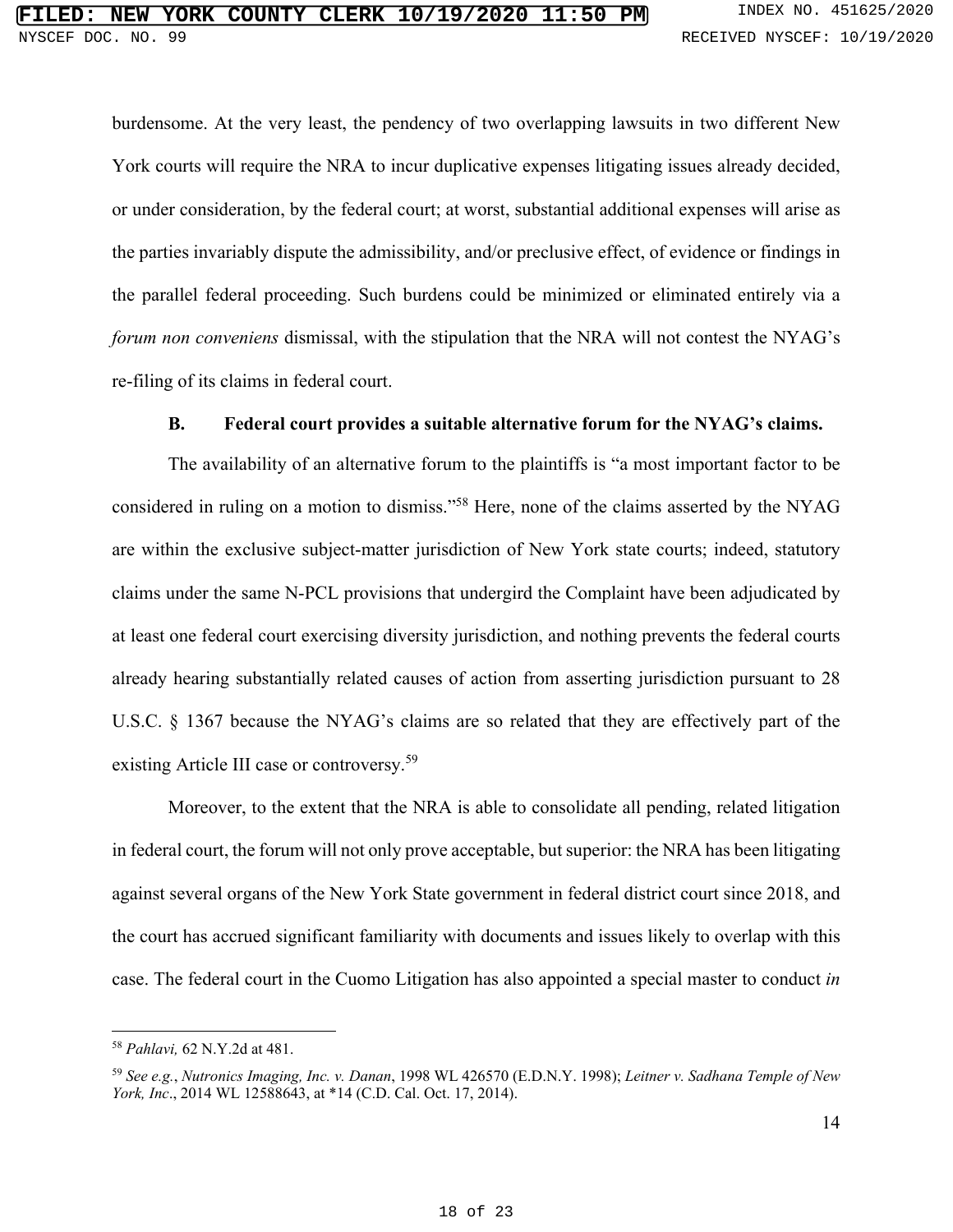*camera* review of investigative-privilege and related privilege claims asserted by the government, an issue that is almost certain to reoccur in this case—and could dealt with efficiently by the federal court's existing process.

Thus, per the application of the above factors, this action should be dismissed under CPLR 327(a) for *forum non conveniens.*

## **II. This Action Should Be Dismissed Based on the Pendency of the NRA-NYAG Federal Action Pursuant to CPLR 3211(a)(4).**

Pursuant to CPLR 3211(a)(4), a court has broad discretion to dismiss or stay an action when another action is already pending and there is a "substantial identity" of the parties and causes of action. This relief is available even if the first action was commenced only a day earlier.<sup>60</sup> Here, NYAG purported to commence this action on August 6, 2020, but the filed complaint attached a defective verification missing statements required by N-PCL § 1103 and CPLR 3020. When a pleading required to be verified is not, the adverse party is entitled to treat it "as a nullity, provided he gives notice with due diligence" upon the attorney of the adverse party.<sup>61</sup> This is because the failure to verify or sign the complaint—for whatever reason—affects a substantial right of the defendant in that plaintiff's claims cannot be challenged as false, which imposes prejudice upon the defendant who seeks to challenge these allegations.<sup>62</sup> The NRA notified the opposing party, in writing, within 72 hours, that it elected to treat the Complaint as a nullity.<sup>63</sup>

An action is not deemed commenced in New York State until an index number is obtained and the initiating papers are filed.<sup>64</sup> Strict compliance is mandatory, and so long as noncompliance

<sup>60</sup> *11 E. 68th St. LLC v. Madison 68 Realty LLC*, 2014 Slip. Op. 31872(U) (Sup. Ct. N.Y. Cnty. July 10, 2014).

<sup>61</sup> CPLR 3022; *see also Matter of Miller v Bd. of Assessors*, 92 N.Y.2d 82 (1997).

<sup>62</sup> *Jack Vogel Associates v. Color Edge, Inc.,* 2008 N.Y. Slip Op. 31509(U) (New York County 2008).

<sup>63</sup> Dkt. No. 10.

<sup>64</sup> CPLR 304, 306-a.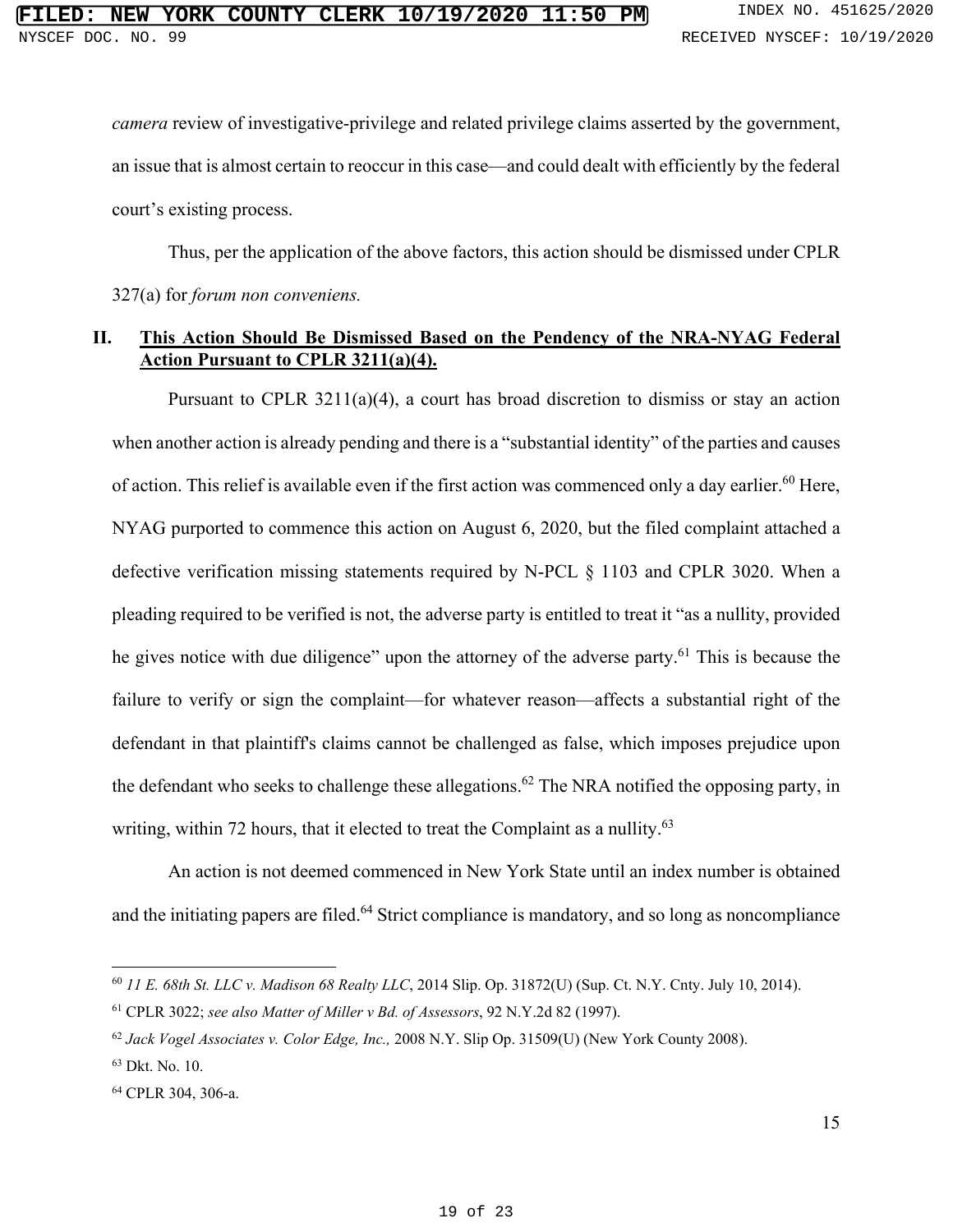is timely raised by the opposing party, warrants outright dismissal.<sup>65</sup> Unverified pleadings are properly stricken.<sup>66</sup> Following the NRA's notice of rejection to NYAG, NYAG filed an amended complaint with a corrected verification on August 10, 2020. Pursuant to CPLR 304, this action must therefore be deemed to have been filed as of that date—when a valid summons and complaint were filed with the Court.

The NRA's Federal Action therefore constitutes an action already pending for purposes of CPLR 3211(a)(4). Both the NRA and NYAG are parties and the NRA-NYAG Federal Action arises out of the "same subject matter or series of alleged wrongs," seeking redress under Section 1983 for NYAG's improper motive and abuse of dissolution power in bringing this action.<sup>67</sup> The fact that where, as here, a defendant's claim is one for declaratory relief does not minimize the potential need for a stay or dismissal.<sup>68</sup> Nor is a complete identity of parties required, so long as there "be at least one plaintiff and one defendant common to both actions."<sup>69</sup> Because the NRA's First Amendment claims lie at the heart of both actions, the NRA requests that this Court dismiss this action, or in the alternative, to stay this proceeding until the NRA-NYAG Federal Action resolves this critical issue.<sup>70</sup>

<sup>65</sup> *Fry v. Village of Tarrytown*, 89 N.Y.2d 714 (1997).

<sup>66</sup> *See Morgan v. Maher*, 50 Misc.2d 642 (Sup. Ct. Nassau Cnty. 1969); *see also Alden v Gambino*, 53 Misc.3d 1204(A) (City Ct. Poughkeepsie Sept. 29, 2016) (acknowledging that striking a defective complaint is proper but declining to do so where defendant did not act with due diligence and seek a verified complaint in writing).

<sup>67</sup> Because the NRA-NYAG Federal Action argues that the politically motivated investigation and contemplated (now ripe) enforcement action by NYAG is unconstitutional, this action is properly considered a compulsory counterclaim to the NRA-NYAG Federal Action. *See* Fed. R. Civ. P. 12(a); *see also Mosdos Chofetz Chaim, Inc. v. Village of Wesley Hills*, 815 F. Supp. 2d 679 (S.D.N.Y. 2011) (constitutional challenge to village's enforcement action compulsory counterclaim to the enforcement action).

<sup>68</sup> *11 E. 68th St. LLC* , 2014 N.Y. Slip Op. 31872(U) (Sup. Ct. N.Y. Cnty. July 10, 2014).

<sup>69</sup> *Jaber v. Elayyan*, 168 A.D.3d 693 (2 Dept 2019).

<sup>70</sup> *342 West 30th Street Corp., v. Bradbury,* 30 Misc.3d 132(A) (1 Dept 2011); *see also AIG Financial Products Corp. v. Penncara Energy, LLC*, 83 A.D.3d 495 (1 Dept 2011).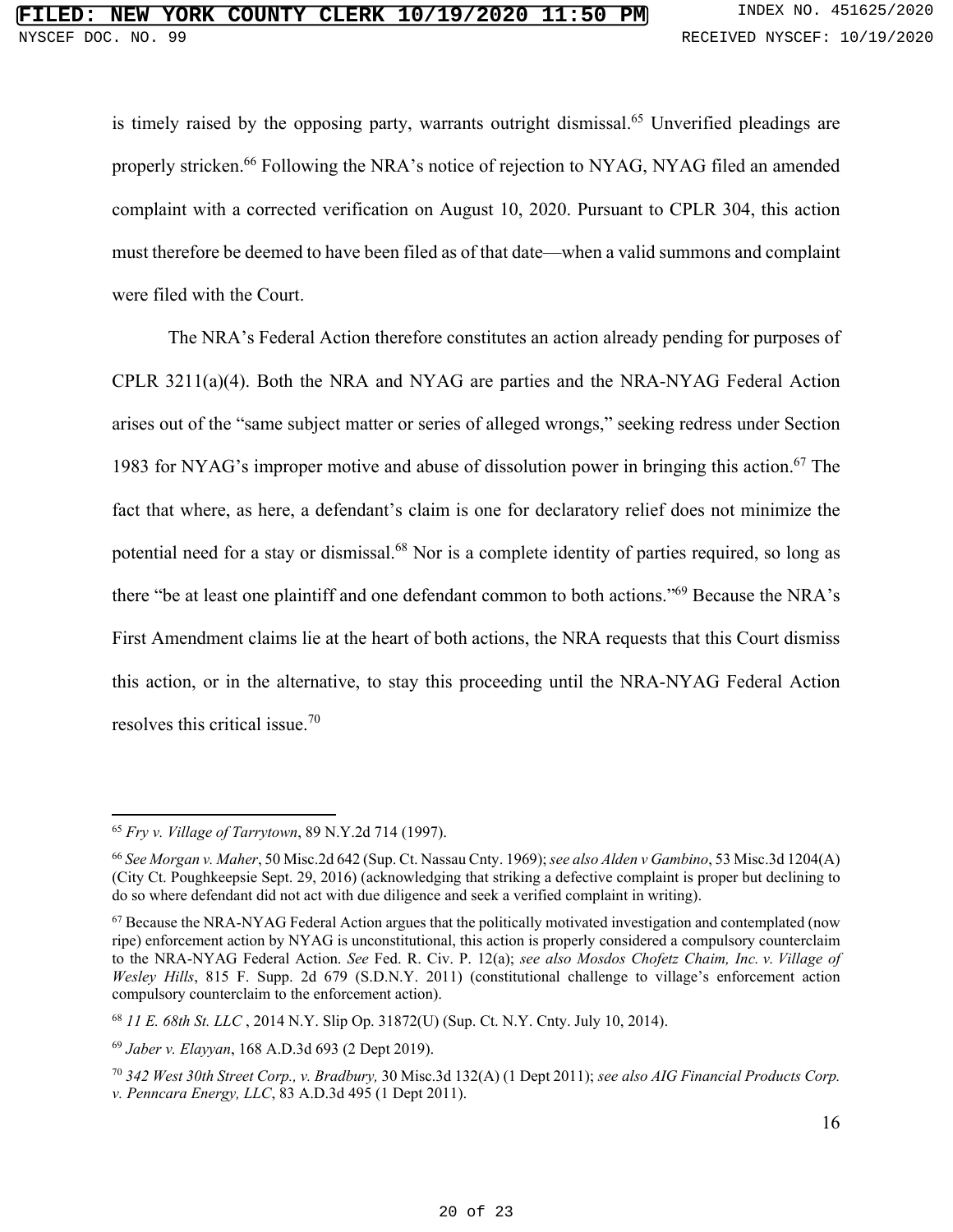## **III. Documentary Evidence Establishes that the NYAG's Dissolution Action is Nonviable in New York County, Warranting Dismissal Under CPLR 3211(a)(1).**

The NYAG's dissolution claims are governed by Article 11 of the New York Not-for-Profit Corporation Law. N-PCL § 1110 provides: "An action … under this article *shall* be brought in the supreme court in the judicial district in which the office of the corporation is located at the time of the service on the corporation of a summons in such action  $\ldots$ <sup>71</sup>. The office of a corporation is defined as "the office the location of which is stated in the certificate of incorporation … Such office need not be a place where activities are conducted by such corporation."<sup>72</sup> Contrary to NYAG's allegation in paragraph 26 of the complaint, the NRA's certificate of incorporation does not "set forth" that "the office of the NRA is in New York County." The original certificate of incorporation, issued in 1871, does not state the location of an office.<sup>73</sup> In 2002, a certificate of change was issued by the New York Secretary of State, stating that the NRA "changes the designation of its registered agent to: Corporation Service Company 80 State Street, Albany, NY 12207-2543" and identifying a principal place of business in Virginia. A plain reading of the statute

<sup>71</sup> See N-PCL § 1110 ("Venue") and Comment ("This section, dealing with the venue in proceedings for judicial dissolution, is an adaptation of § 1112 of the Bus. Corp. L. It departs from §§ 138 and 139 of the Gen. Corp. L. in the fact that it makes no special provision for dissolution proceedings initiated by the attorney-general. This is covered by § 112 of this chapter.") (emphasis added).

<sup>72</sup> N-PCL § 102 ("Definitions"), subparagraph (a)(11). *See Cooper v Mobil Oil Corp.,* 264 A.D.2d 578, 578-79 (1 Dept 1999) ("Plaintiffs commenced this personal injury action against defendant based upon alleged Labor Law violations and designated New York County as venue by reason of defendant's certificate of incorporation which named New York County as the location of its principal office. Supported by an affidavit from a corporate officer, defendant moved to change venue to Suffolk County, plaintiffs' county of residence, upon the ground that defendant had no principal office or place of business in New York when this action was commenced and that the defendant's principal office is, in fact, located in Fairfax County, Virginia. Although CPLR 503(c) deems a corporation to be a resident of the county in which its principal office is located, Business Corporation Law § 402 requires that a corporation list on its certificate of incorporation a location within New York State for its principal place of business. Defendant designated New York County in that manner and plaintiffs properly relied upon that designation in selecting venue) (citations omitted); *Astarita v Acme Bus Corp.,* 55 Misc. 3d 767 (Sup. Ct. N.Y. Cnty. 2017) (granting motion for change of venue, holding that venue was proper in Suffolk County where corporation changed its principal office as reported in biennial registration statement); *Keehn v. S. & D. Motor Lines, Inc*., 41 N.Y.S.2d 521 (Sup. Ct. N.Y. Cnty. 1943) ("The law is abundantly clear that the office and principal place of business for venue purposes of a domestic corporation, …, is fixed by its certificate of incorporation.").

<sup>73</sup> Rogers Aff. Ex. 26 at 1.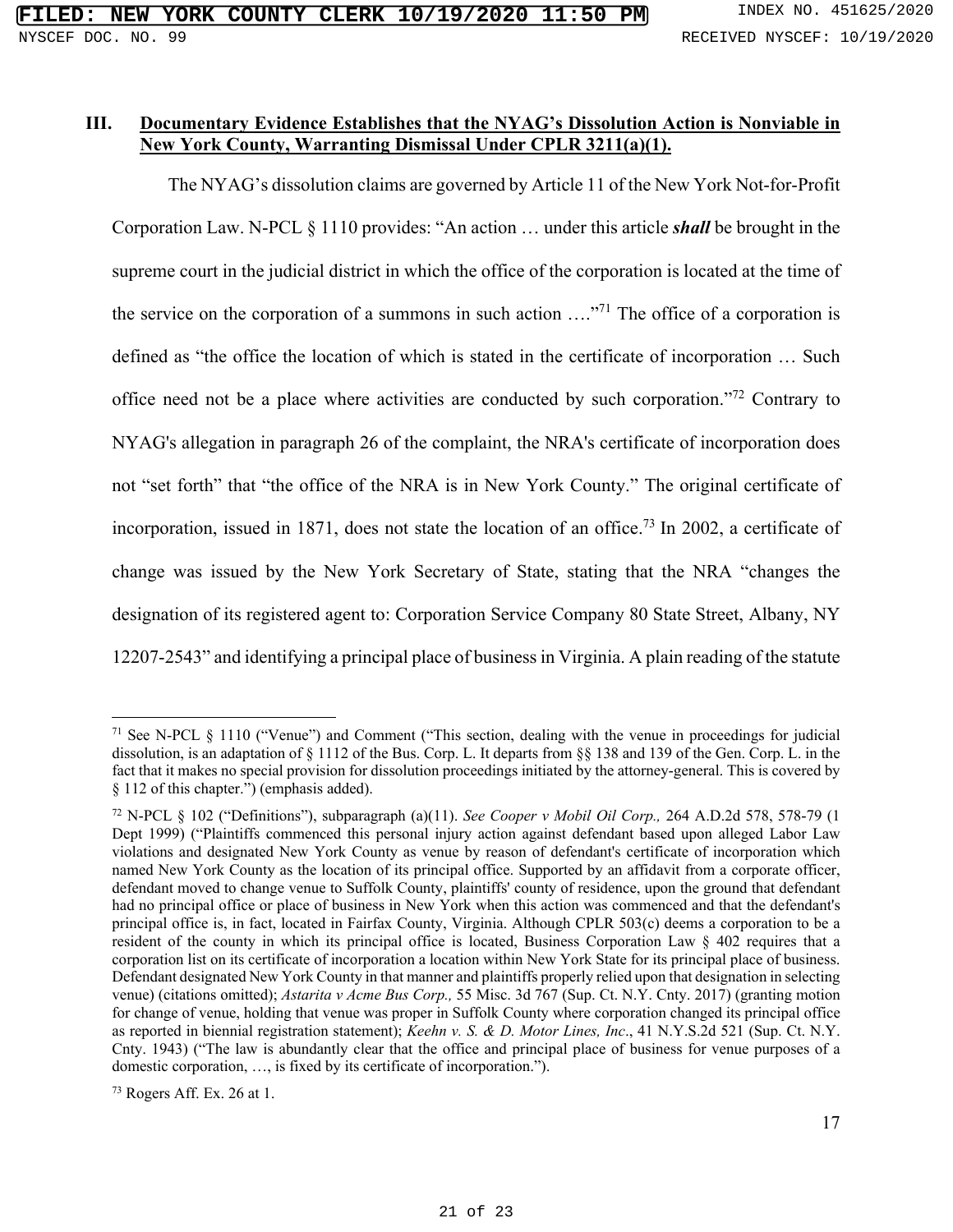required that this action therefore be filed in Albany County, New York.<sup>74</sup> In the alternative, this action should be transferred.<sup>75</sup>

## **IV. In the Alternative, a Stay Is Warranted Under CPLR 2201.**

The existence of a pending related action is a common ground for a stay of proceedings under CPLR 2201.<sup>76</sup> A stay is especially appropriate where, as here, there are "overlapping issues" and common questions of law and fact," the first-filed case has progressed into discovery, and determination of the first-filed action may dispose of or limit issues in the second.<sup>77</sup> A significant portion of funds NYAG purportedly seeks to recover come from Ackerman, and the validity of these expenditures and the circumstances under which they were requested and approved are fundamental questions underlying NYAG's dissolution claim. The NRA and Ackerman have already been litigating these exact issues for well over a year in another forum and are now six months into discovery, with hundreds of document requests served, responsive documents exchanged and depositions beginning in November.<sup>78</sup> Moreover, the position that the NRA has taken with respect to Ackerman's actions—that Ackerman was an NRA fiduciary that breached its duty and defrauded the NRA—run squarely counter to the NYAG's allegations made "upon information and belief" in this action that Ackerman was conspiring with NRA executives. Allowing this action to proceed under NYAG's unsupported theory risks undermining the NRA's causes of action in the Ackerman case and jeopardizing its potential recovery, to the detriment of NRA members whose interests NYAG purportedly seeks to vindicate. Thus, "to avoid potentially

<sup>74</sup> *Id.* at 2-16.

<sup>75</sup> The NRA served a transfer demand pursuant to CPLR 511 on October 19, 2020. *See* Dkt. No. 39.

<sup>76</sup> *See* 4-2201 Weinstein-Korn-Miller, N.Y. Civ. Prac. CPLR 2201.03.

<sup>77</sup> *See*, *e.g*., *Buzzell v. Mills*, 32 A.D.2d 897, 897 (1 Dept 1969); *Asher v. Abbott Laboratories*, 307 A.D.2d 211, 211- 12 (1 Dept. 2003).

<sup>78</sup> *See* Rogers Aff. Ex. 25 (Oct. 5, 2020 Status Report).